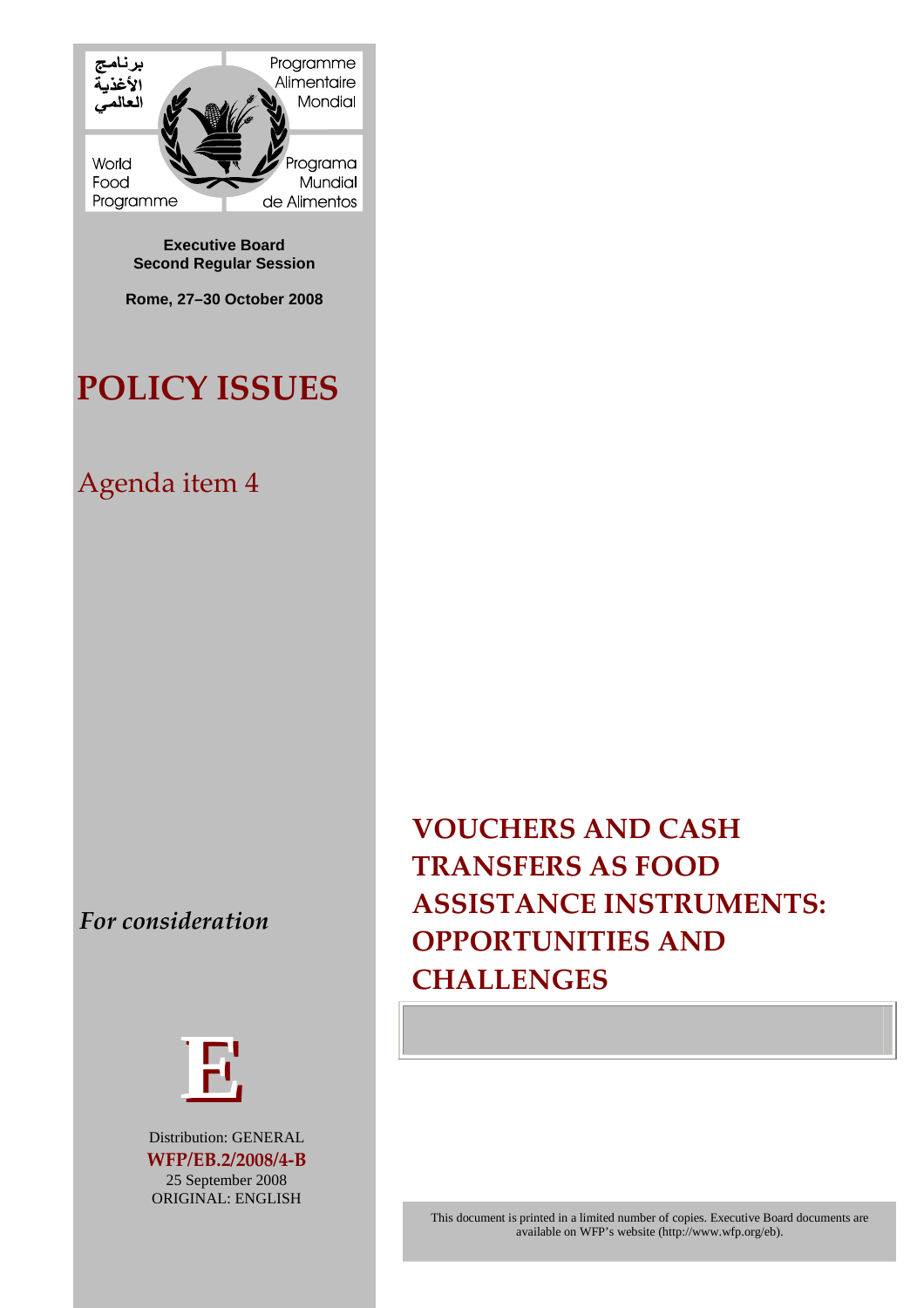## **NOTE TO THE EXECUTIVE BOARD**

| This document is submitted to the Executive Board for consideration.                                                                                                                                                                   |                 |                   |
|----------------------------------------------------------------------------------------------------------------------------------------------------------------------------------------------------------------------------------------|-----------------|-------------------|
| The Secretariat invites members of the Board who may have questions of a technical<br>nature with regard to this document to contact the WFP staff focal points indicated<br>below, preferably well in advance of the Board's meeting. |                 |                   |
| Director, OEDP*                                                                                                                                                                                                                        | Mr D. Stevenson | tel.: 066513-2325 |
| Policy Officer, OEDP:                                                                                                                                                                                                                  | Mr U. Gentilini | tel.: 066513-2420 |
| Should you have any questions regarding matters of dispatch of documentation for the<br>Executive Board, please contact Ms C. Panlilio, Administrative Assistant, Conference<br>Servicing Unit (tel.: 066513-2645).                    |                 |                   |

\* Policy, Planning and Strategy Division

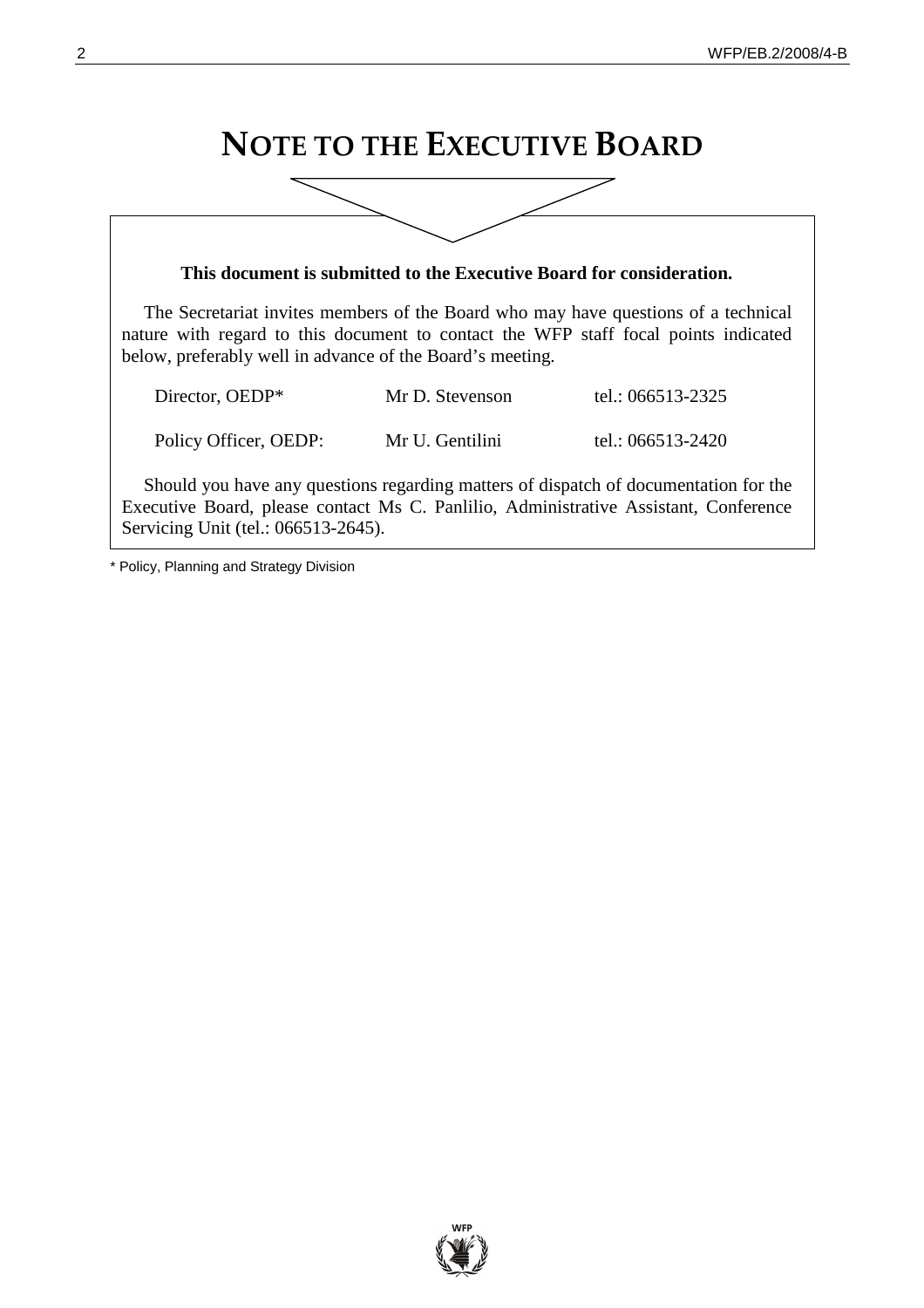## **EXECUTIVE SUMMARY**



Food assistance refers to the set of instruments used to address the food needs of vulnerable people. The instruments generally include in-kind food, vouchers and cash transfers. While food transfers represent WFP's traditional form of food assistance, this document shows how vouchers and cash transfers could be used by WFP as complements or alternatives to food transfer programmes.

In line with the Strategic Plan 2008–2011, vouchers and cash transfers will allow WFP to better adapt its toolbox to context and meet identified needs in a more flexible and appropriate manner. Under appropriate circumstances, the use of vouchers and cash transfers will harness WFP's potential to provide assistance in ways that further strengthen local markets, enhance the productivity of small farmers and empower beneficiaries.

Vouchers and cash transfers present both opportunities and limitations that need to be carefully weighed on a context-specific basis. Ensuring appropriate partnerships is crucial for effective and efficient implementation. Governments would be vital partners for using vouchers and cash transfers; the instruments should be conceived and implemented in line with national priorities, policy processes and programmes to address hunger.

WFP's comparative advantages in the use of these instruments include: i) unparalleled field presence, outreach and capacity to implement large-scale programmes, particularly in remote and risky environments; ii) extensive experience working with partners, including governments, United Nations agencies and a large number of non-governmental organizations, the majority of which are national non-governmental organizations and community-based organizations; iii) comprehensive analytical capacity with regard to vulnerability, needs and market assessments at the national, regional, community and household levels; iv) the capacity to identify the appropriateness and feasibility of voucher and cash transfer programmes in both lower- and higher-capacity contexts; v) significant synergies with WFP's existing programming platform for the design, implementation and evaluation of food transfer programmes; vi) multi-year and ongoing practical implementation experience with vouchers and cash transfers; and vii) the potential to consistently provide voucher, cash transfer and food transfer programmes according to local circumstances, and to flexibly switch their use as circumstances change over time.

Vouchers and cash transfers could be used in the context of all five Strategic Objectives, although their relevance and applicability across objectives varies considerably. A wider use of vouchers and cash transfers has implications in terms of capacities and programming. In all contexts, needs assessments should inform the most appropriate way to provide food assistance, whether in the form of food transfers, vouchers or cash transfers.

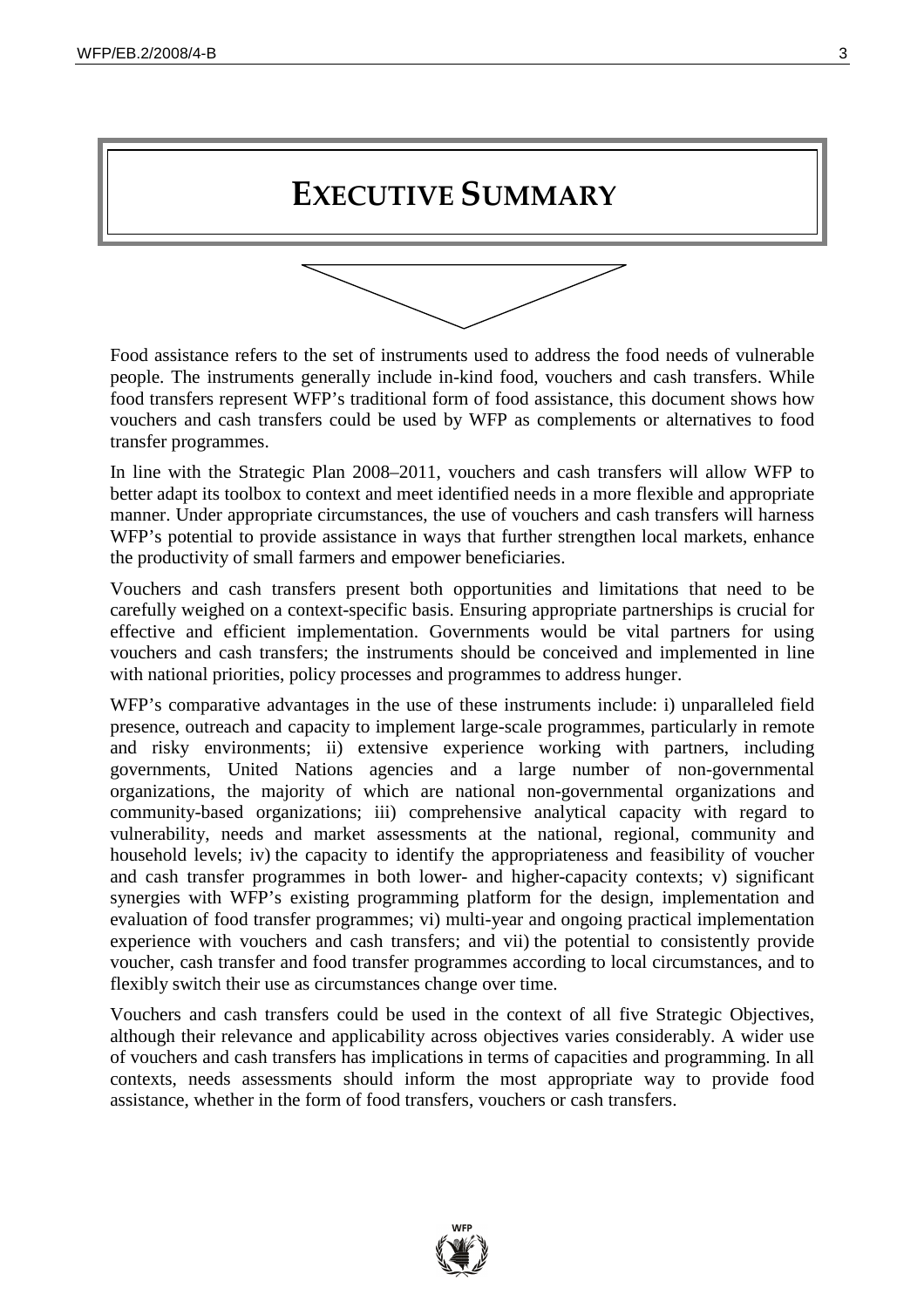DRAFT DECISION\*

The Board takes note of "Vouchers and Cash Transfers as Food Assistance Instruments: Opportunities and Challenges" (WFP/EB.2/2008/4-B).

This is a draft decision. For the final decision adopted by the Board, please refer to the Decisions and Recommendations document (document WFP/EB.2/2008/15) issued at the end of the session.

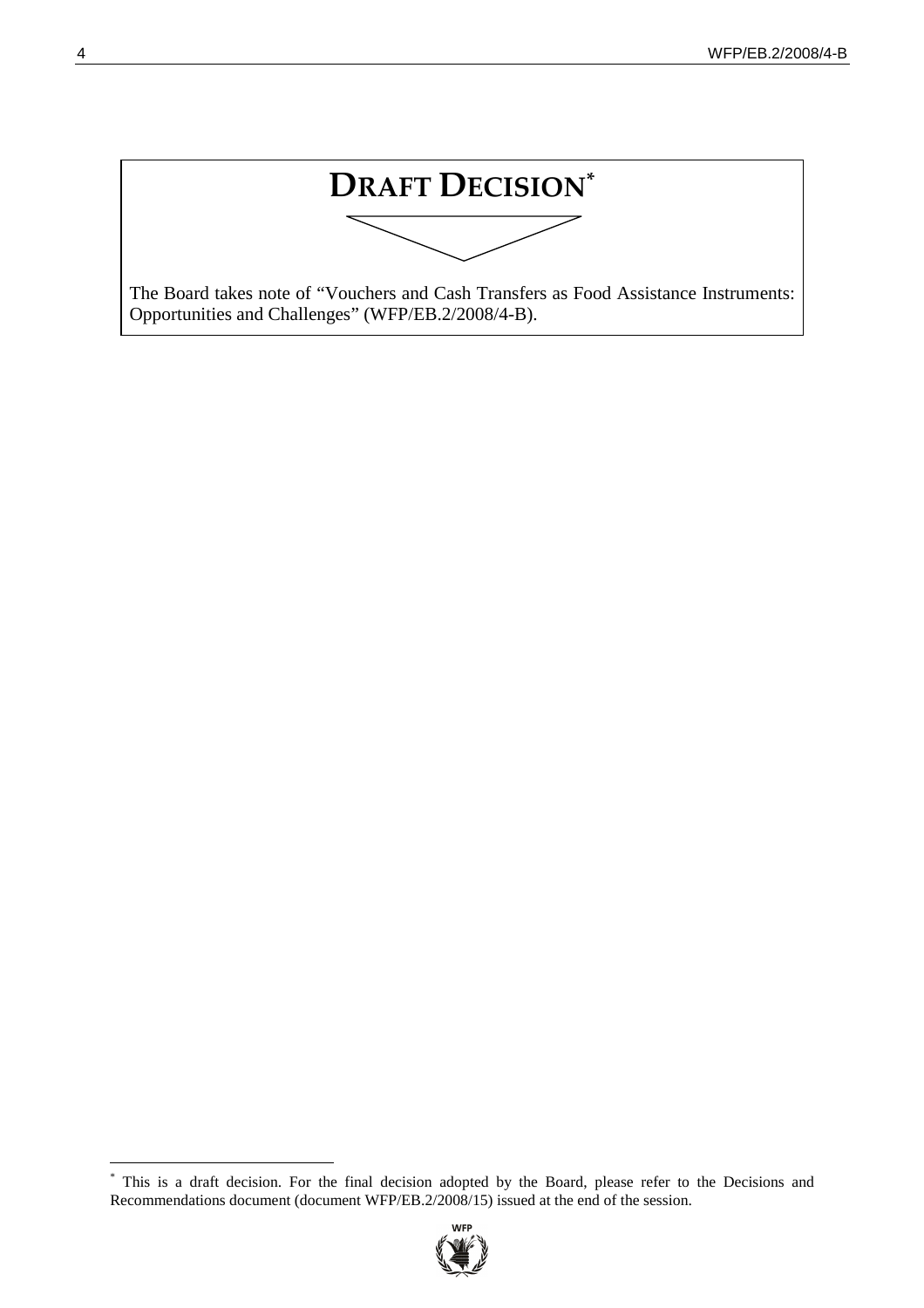#### $\blacksquare$  Rationale for the Policy

- 1. Vouchers and cash transfers represent two distinct forms of food assistance.<sup>1</sup> Cash transfer programmes provide people with money, while vouchers include the provision of coupons to purchase a fixed quantity of food (commodity-based vouchers) or food for a fixed monetary value (value-based vouchers) in selected stores. While programme objectives, design and operational arrangements might be slightly different, they share a similar market-based approach under which beneficiaries are provided with *purchasing power* to access food.
- 2. In recent years, there has been growing interest and practice in the use of vouchers and cash transfers.<sup>2</sup> Such interest is fuelled by the fact that markets in developing countries function better than they used to, food systems are more integrated, the pace of urbanization is accelerating and basic financial services are increasingly diffused, including in rural areas.<sup>3</sup> Moreover, high international food prices have also increased interest in the use of vouchers and cash transfers under certain circumstances. Such developments are important for international assistance, as they often offer the opportunity to use innovative ways to support food-insecure people.
- 3. Understanding and assessing context-specific factors and circumstances is key for identifying the most appropriate food assistance instrument or combination of instruments. WFP has been a leading actor in producing high-quality analyses and assessments for informing appropriate transfer-selection processes.<sup>4</sup> Moreover, WFP has started developing capacities and gathering practical experience on the implementation of vouchers and cash transfers on a pilot basis.
- 4. The progress made on the analytical and operational aspects of vouchers and cash transfers, however, has not been entirely reflected and formalized in a policy discipline. This document is meant to fill that gap by setting out WFP's policy framework on the use of vouchers and cash transfers and showing how such instruments fit into its strategic framework.
- 5. A wider use of those instruments would allow WFP to respond more flexibly and appropriately to context-specific situations, and WFP is well-positioned to include vouchers and cash transfers as part of its toolbox. The participation of Executive Board members in weighing the opportunities, limitations and implications laid out in this document will help WFP to refine its policy concerning these tools.

Such efforts also include draft guidelines on "Assessing Feasibility and Appropriateness of Cash/Voucher Responses to Chronic Food Insecurity in Southern Africa" produced under WFP's Special Initiative for Cash and Voucher Programming in Southern Africa.



 $<sup>1</sup>$  Food assistance is defined as the set of instruments for addressing the food needs of vulnerable people. Food</sup> assistance can take the form of in-kind food transfers, vouchers and cash transfers.

<sup>2</sup> Gentilini, U. 2007. "Cash and Food Transfers: A Primer". WFP Occasional Paper No.18, Rome; and Harvey, P. 2007. "Cash-Based Responses in Emergencies". Humanitarian Policy Group Report No. 24. London, Overseas Development Institute (ODI).

<sup>3</sup> McCullough, E., Pingali, P. and Stamoulis, K., eds. 2008. *The Transformation of Agri-Food Systems: Globalization, Supply Chains and Smallholder Farmers*. London, Earthscan.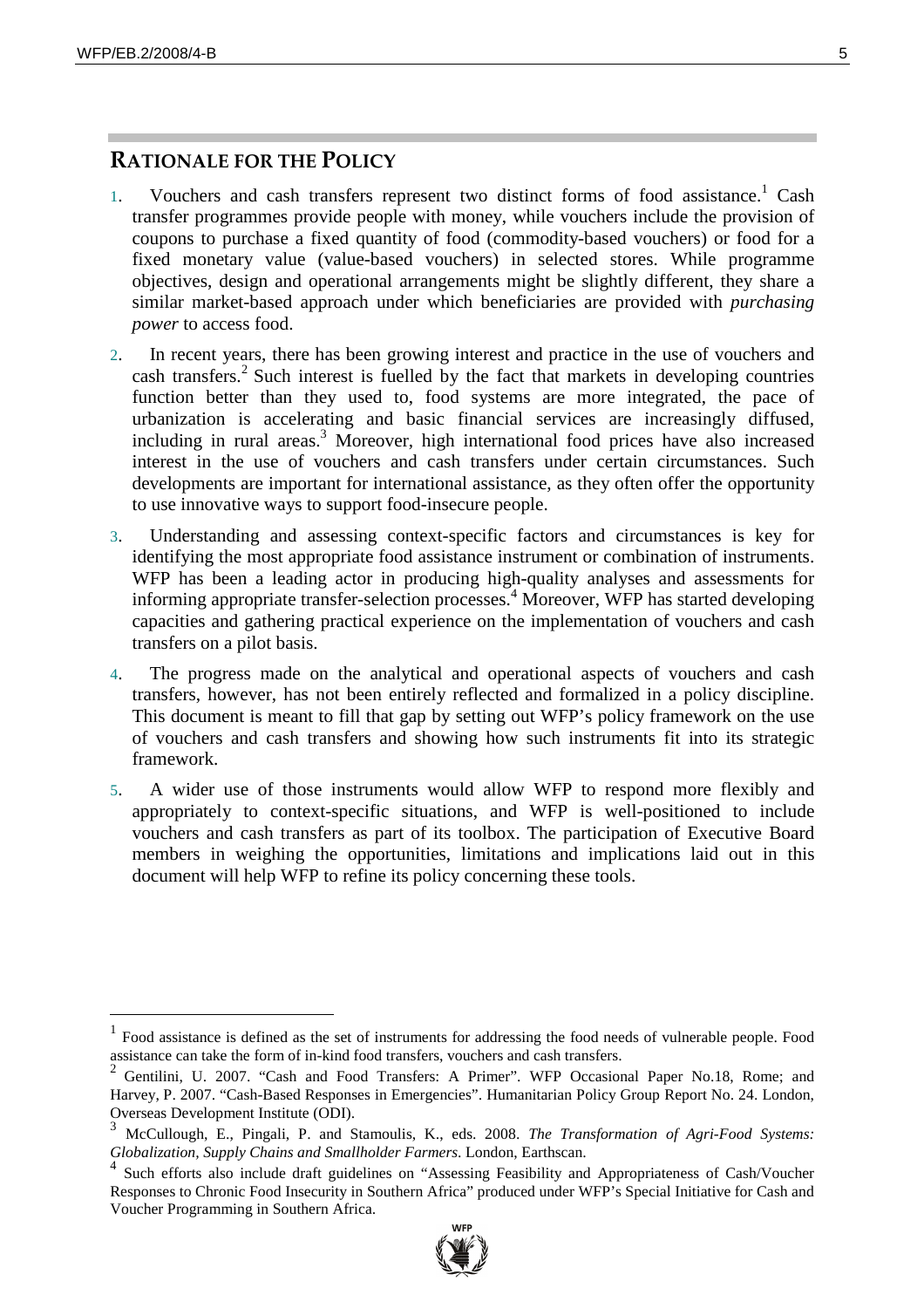## **EXPECTED OUTCOME AND IMPACT**

- 6. The use of vouchers and cash transfers by WFP is expected to yield a number of outcomes and impacts at the level of beneficiaries, countries and WFP as an organization. At the beneficiary level, people would benefit from receiving food assistance in ways and forms suited to meeting their context-specific needs; it can help increase people's capacity to manage risks, enhance their livelihoods and improve their nutritional status.
- 7. A greater use of vouchers and cash transfers will empower food-insecure people by allowing them to make choices and prioritize their needs. Evidence has shown overwhelmingly that cash transfers are used primarily to purchase food, often high-quality food such as meat and dairy products.<sup>5</sup>
- 8. The use of vouchers and cash transfers often also reduces the costs to people (for example in transportation and time) of physically collecting bulky items at distribution sites. Their use can also increase market activities, hence creating new livelihood opportunities for the poor.6
- 9. Country-level outcomes and impact include an enhancement in coherence and alignment of WFP interventions with national strategic priorities, policy processes and programmes for food security and nutrition, education, social protection and poverty reduction. The use of vouchers and cash transfers creates new opportunities to hand over activities to partners and governments as beneficiaries improve their livelihoods and capacities are built.
- 10. The deployment of diversified food assistance instruments, including vouchers, cash and food transfers, enhances WFP's ability to tailor its toolbox to specific contexts, meeting identified needs in a more timely and flexible fashion. Such an approach is fully in line with WFP's strategic framework and reinforces WFP's ability to pursue its Strategic Objectives more effectively and efficiently.

## **WFP, VOUCHERS AND CASH TRANSFERS**

11. This section lays out WFP experience with vouchers and cash transfers, identifies the main opportunities and limitations that those instruments present and shows WFP's comparative advantages in using vouchers and cash transfers more widely.

#### ${\rm Experience}$

12. Over the decades, WFP has developed capacities and experience with vouchers and cash transfers. While there is evidence on WFP's experience with vouchers and cash transfers as far back as the  $1980s$ ,<sup>7</sup> in more recent years interest and practice in the use of such instruments has grown exponentially. Part of this interest was generated by WFP's

<sup>7</sup> For example, see WFP documents "Project Jamaica 3344: Food Entitlement Programme" (1988); "Assessment of the Food Stamps System" (Islamabad, 2004); and "Cash in Emergencies and Transition: Technical Meeting Report" (2006).



<sup>5</sup> Sharma, M. 2006. "An Assessment of the Effects of the Cash Transfer Pilot Project on Household Consumption Patterns in Tsunami-Affected Areas of Sri Lanka". Report for WFP by the International Food Policy Research Institute (IFPRI), Washington DC.

 $6$  Davies, S. and Davey, J. 2008. A regional multiplier approach to estimating the impact of cash transfers on the market: The case of cash transfers in rural Malawi. *Development Policy Review*, 26(1): 91–111; Ahmed, A., Quisumbing, A. and Hoddinott, J. 2007. "Comparing cash and food transfers to the ultra-poor in Bangladesh". Report for WFP by IFPRI, Washington DC.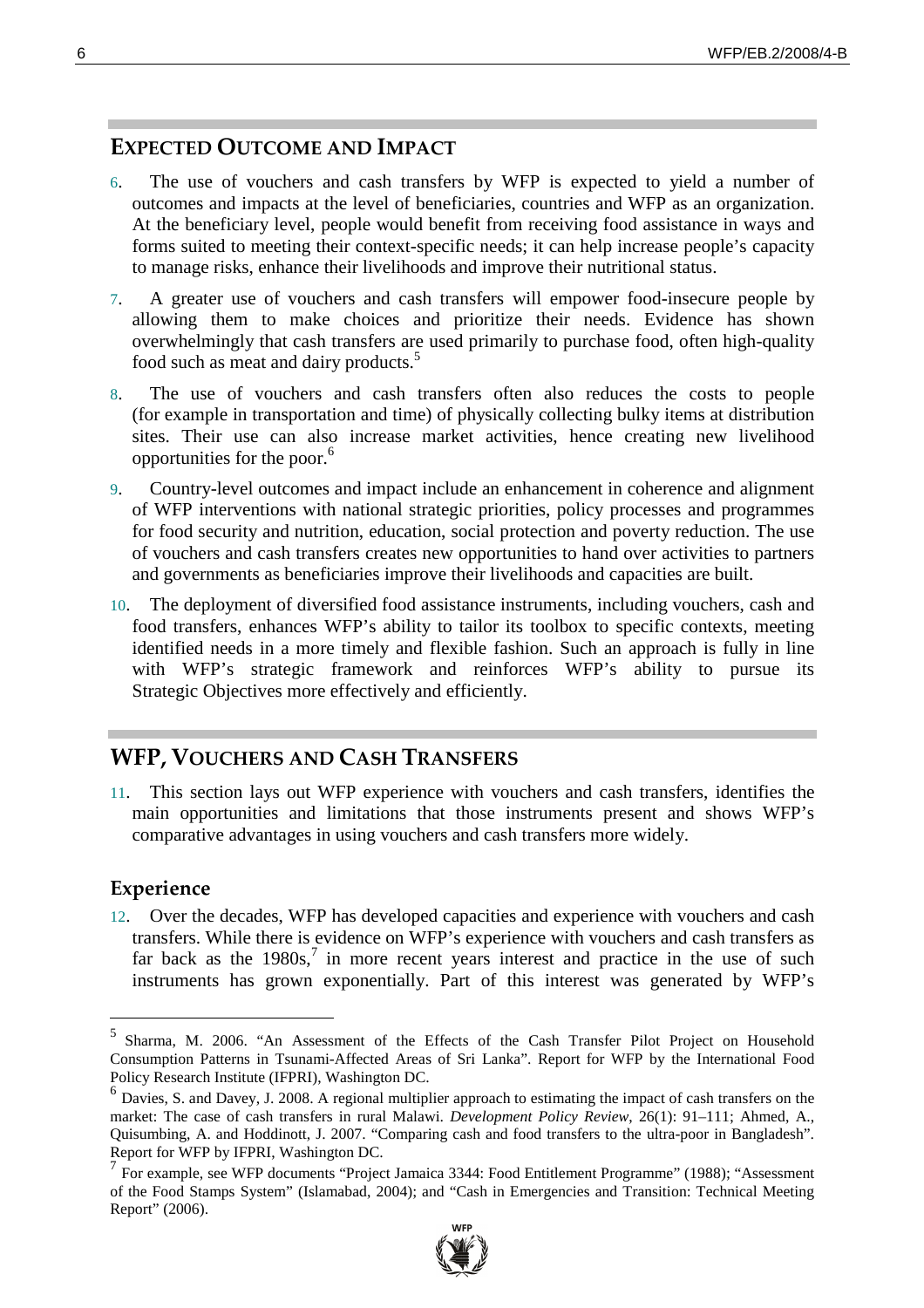progress in needs and market assessments. Assessments are now based on broader food security analyses – as opposed to narrower food aid needs assessments – and include recommendations on non-food-transfer instruments as appropriate. For instance, the use of vouchers and/or cash transfers was recommended in about one-third of the 115 needs assessments conducted in 2006–2008.<sup>8</sup>

13. Interest in vouchers and cash was also expressed by a number of donors and resulted in the implementation of voucher and cash transfer pilot projects in various countries (see Table 1).

| <b>TABLE 1: RECENT WFP EXPERIENCE WITH</b><br><b>VOUCHERS AND CASH TRANSFERS</b> |                                 |                                     |                                       |
|----------------------------------------------------------------------------------|---------------------------------|-------------------------------------|---------------------------------------|
| Country                                                                          | <b>Project</b>                  | <b>Duration</b><br>(start-end date) | Number of<br>beneficiaries<br>(total) |
| Bangladesh                                                                       | cash grant                      | 5 months (May-Sept 2006)            | 3 100                                 |
| Bangladesh                                                                       | cash for work                   | 3 months (July-Sept 2008)           | 16 000                                |
| Georgia                                                                          | combined food and cash for work | 4 months (Jan-April 2006)           | 4 600                                 |
| Georgia                                                                          | cash for work                   | 1 year (Aug 2007–Aug 2008)          | 7 000                                 |
| Malawi                                                                           | cash for work                   | 6 months (June-Nov 2005)            | 16 600                                |
| Myanmar                                                                          | cash grant                      | 2 weeks (May/June 2008)             | 49 490                                |
| Nepal                                                                            | combined food and cash for work | 1 year (Aug 2007-Aug 2008)          | 31 000                                |
| Pakistan                                                                         | vouchers (value-based)          | 14 years (1994–to date)             | 47 500/year                           |
| Sri Lanka                                                                        | cash grant                      | 3 months (Nov 2005-Jan 2006)        | 12 000                                |

- 14. In order to provide consistent and comprehensive guidance to vouchers and cash transfer projects, in 2007 WFP issued a directive on "The Use of Cash Transfers to Beneficiaries in WFP Operations: Interim Guidance for Pilot Projects".<sup>9</sup> The directive guided WFP's approach on vouchers and cash transfers and was instrumental in moving from anecdotal experiences to the establishment of a systematic learning process on the matter. This process has also included publications, presentations and participation in a number of international events.<sup>10</sup>
- 15. Lessons emerging from WFP voucher and cash transfer pilots, and from international experience more generally, suggest that vouchers and cash transfers bring a number of opportunities for innovations, but also significant risks and limitations. This suggests the need for a balanced, evidence-based and context-specific approach.

<sup>&</sup>lt;sup>10</sup> Including for example the ODI conference on Cash and Vouchers in Emergency (2006), the World Bank Third Conference on Conditional Cash Transfers (2006), the Regional Workshop on Cash Transfer Activities in Southern Africa, hosted by Oxfam and the Regional Hunger and Vulnerability Programme (RHVP) (2006), the FAO conference on Conditional Cash Transfers for Eradicating Hunger and Chronic Child Malnutrition (2007), and the United Kingdom's Department for International Development (DFID) workshop on Cash Transfers and HIV/AIDS (2007).



<sup>8</sup> WFP. 2008. "Response Analysis 2006/08: Practice to Date". Food Security Analysis Service (OMXF), Desk Review (Part I). Rome.

<sup>9</sup> Directive OD2007/001-PD2007/001, 15 May 2007.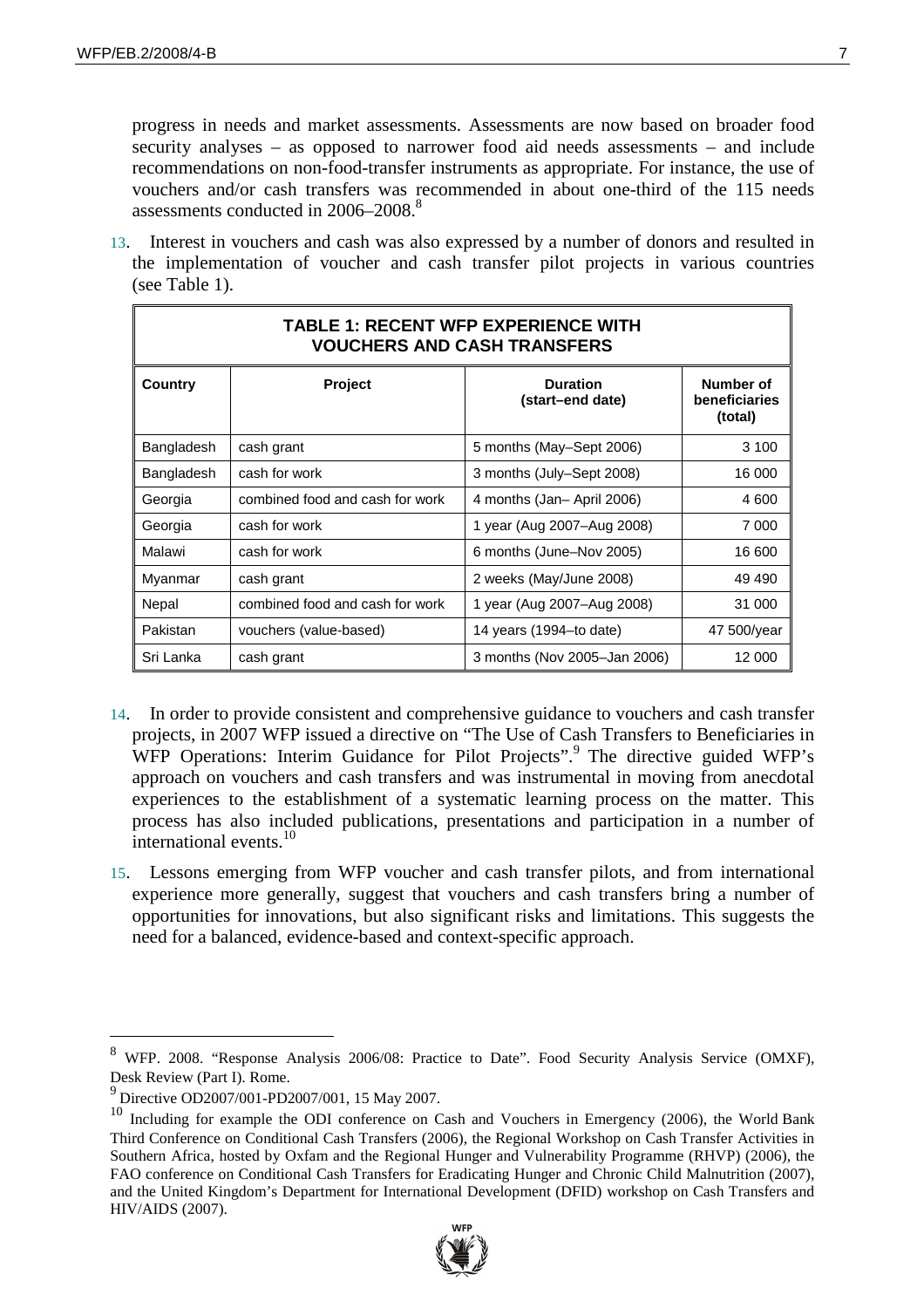#### **Opportunities**

- 16. *Complementarity*. The appropriateness of vouchers, cash or food transfers hinges on a number of factors, including the robustness of markets and implementation capacities (see Section on Policy Framework, below). Such instruments are not necessarily mutually exclusive. The variety of market conditions and capacities, even within a country, suggests possible complementarities, as for example demonstrated by the Ethiopian Productive Safety-Net Programme  $(PSNP)$ .<sup>11</sup> In addition, differences in food availability and prices at different times of the year (for example, the lean period as opposed to post-harvest) suggest that vouchers, cash and food transfers could be combined seasonally.
- 17. Vouchers, cash and food transfers also share some common programming features. They can all pursue similar objectives (especially vouchers and food transfers); they all use similar methodologies for needs and market assessments; they adopt the same targeting criteria (although cash programmes tend to be more prone to inclusion errors); they are all supported by contingency plans (although mostly food-based); and they all employ similar tools for evaluations. In addition, food transfer programmes use ration cards, which are similar to voucher coupons. $^{12}$
- 18*. Harnessing WFP's potential in transition situations*. The use of vouchers and cash transfers would put WFP, together with partners, in a stronger position to help, translating post-emergency assistance into developmental outcomes. In transition situations, vouchers and cash transfers often offer the opportunity to promote livelihoods and create the conditions for pathways out of poverty.
- 19*. Improved cost-efficiency*. In a context of high food prices and high transport costs, the provision of vouchers and cash transfers may be a way for WFP to mobilize assistance more cost-efficiently when international food prices (combined with transport costs) are higher than national and local prices. On the implementation side, vouchers and cash transfers are often more cost-efficient than food transfer programmes – but only when local capacity exists and markets function adequately.
- 20*. Faster response time.* Vouchers and cash transfers could be mobilized and distributed rapidly as a resource to meet identified needs.
- 21*. Social protection*. Transfers, whether in the form of vouchers, cash or food transfers, are not a panacea for addressing the causes of food insecurity. They need to be integrated into broader national plans, including into strategies and policies for social protection.<sup>13</sup> Depending on national capacities, new opportunities may emerge for supporting government-led social protection programmes (which often tend to be based on vouchers and cash), especially in their early stages. $14$

<sup>14</sup> See the section in this document "Strategic Objective Five: Strengthen the capacities of countries to reduce hunger, including through hand-over strategies and local purchase".



<sup>&</sup>lt;sup>11</sup> The PSNP provides cash and food transfers to 8.3 million food-insecure households. Food transfers are provided to those beneficiaries (about 4 million people) living in contexts where markets function poorly and implementation capacities are lower. Conversely, cash transfers are provided where markets function and capacities are higher. Adjustments are made over time to reflect changing conditions in markets and capacities.

 $12^{\circ}$  The use of both ration cards and vouchers, for example, could be revised according to new delivery opportunities that technology may offer in certain contexts (Devereux, S. 2008. "Innovations in the Design and Delivery of Social Transfers: Lessons Learned from Malawi". Institute of Development Studies, Brighton).

<sup>&</sup>lt;sup>13</sup> "Social protection" can be defined as a national system of institutionalized and permanent policies and programmes to reduce risks, poverty and food insecurity, and may include for example safety net transfers and insurance schemes (see "WFP and Food-Based Safety Nets: Concepts, Experiences and Future Programming Opportunities". WFP/EB.3/2004/4-A).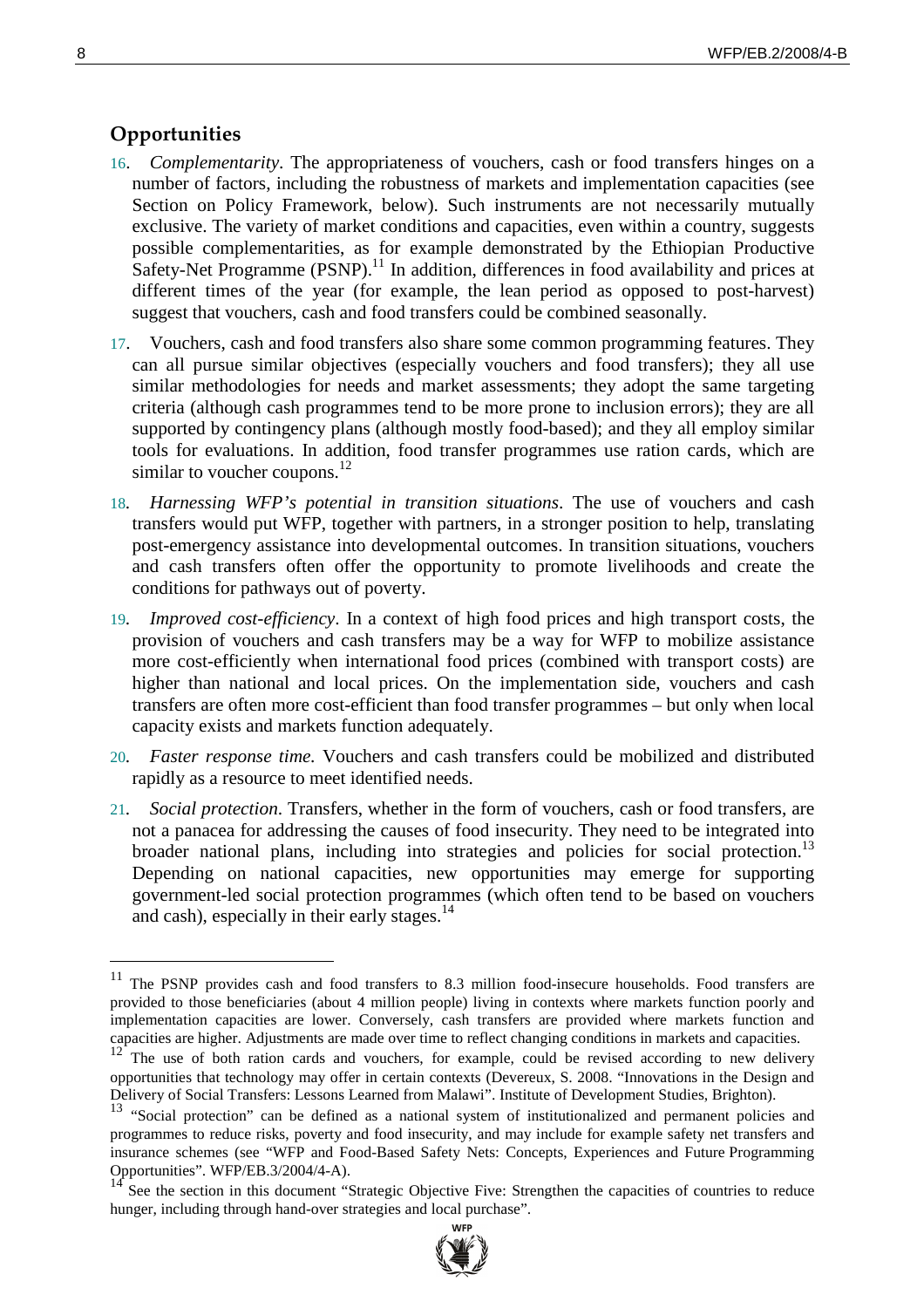22*. Programming in urban areas*. Urban areas are generally characterized by well-functioning markets and higher capacities for vouchers and cash transfers than remote rural areas. This offers a new range of opportunities to reinvigorate WFP's programming in urban areas, and technical guidance materials on the matter have been produced recently.<sup>15</sup> This is particularly relevant given that urban poverty is likely to be a growing phenomenon as a result of high food prices and rapid urbanization in developing countries.<sup>16</sup> The use of vouchers and cash transfers in urban areas has received further attention in the context of WFP's response to high food prices.<sup>17</sup>

#### **Limitations**

- 23*. Short-term, small-scale experience*. In general, most voucher and cash transfer programmes have been tested on a small-scale and short-term basis, especially in emergencies. There is limited experience on scaling up voucher and cash transfer programmes in case of an emergency, particularly in low-capacity contexts. With the exception of Ethiopia, evidence on larger-scale voucher and cash transfer programmes mostly comes from higher-capacity countries (where they could be financed domestically),<sup>18</sup> and lessons should be viewed in context and interpreted accordingly.
- 24*. Limited capacity*. Capacities for effective and efficient voucher and cash transfer programming need to be strengthened, especially with regard to market analysis, financial delivery mechanisms and monitoring and evaluation systems. This applies to governments in low-capacity contexts, international partners (including WFP), and non-governmental organizations (NGOs). For instance, only a small number of WFP staff members have experience with voucher and cash transfer programmes. Establishing financial and institutional modalities for voucher and cash transfer delivery requires time and investments. Very few partners have experience in scaling up voucher and cash transfer programmes quickly, and it is important to carefully assess partners' capacities. However, WFP has started developing operational guidance materials, some of which are already at an advanced stage of development (see section on Programming, below).
- 25*. Emergency response*. In low-capacity contexts, the use of vouchers and cash transfers is unlikely to be the appropriate response in the *immediate aftermath* of an emergency.<sup>19</sup>
- 26. *Risks for beneficiaries.* The use of vouchers and cash transfers implies potential risks. If vouchers and cash transfers were implemented where and when markets do not work adequately, beneficiaries would bear the risk of supply failures that may mean not finding food at affordable prices, or any food at all. In such cases, vouchers and cash could even generate additional inflationary effects. Also, if adequate implementation capacities are not in place, the distribution of vouchers and cash transfers increases security risks for both beneficiaries and staff.

Mexico and Brazil's *Bolsa Escolar*.<br><sup>19</sup> A challenge for the future is to understand the appropriate moment at which to combine or switch from one type of transfer to another (see also the sections on Strategic Objective 1 and Capacities, below).



<sup>15</sup> WFP. 2008. "Technical Guidance Sheet: Urban Food Security and Nutrition Assessments". Rome; WFP. 2008. "Developing and Strengthening Guidance on Urban Targeting Through a Systematization of Best Practices". OMXF, Rome.

<sup>16</sup> Ravallion, M., Chen, S. and Sangraula, P. 2007. "New Evidence on the Urbanization of Global Poverty". Policy Research Working Paper No. 4199. Washington DC, World Bank.

<sup>&</sup>lt;sup>17</sup> For example, WFP is planning to use vouchers in two cities in Burkina Faso, Ouagadougou and Bobo-Dioulasso.

<sup>&</sup>lt;sup>18</sup> Including programmes in South Africa and Latin America, such as the Progresa/Oportunidades programme in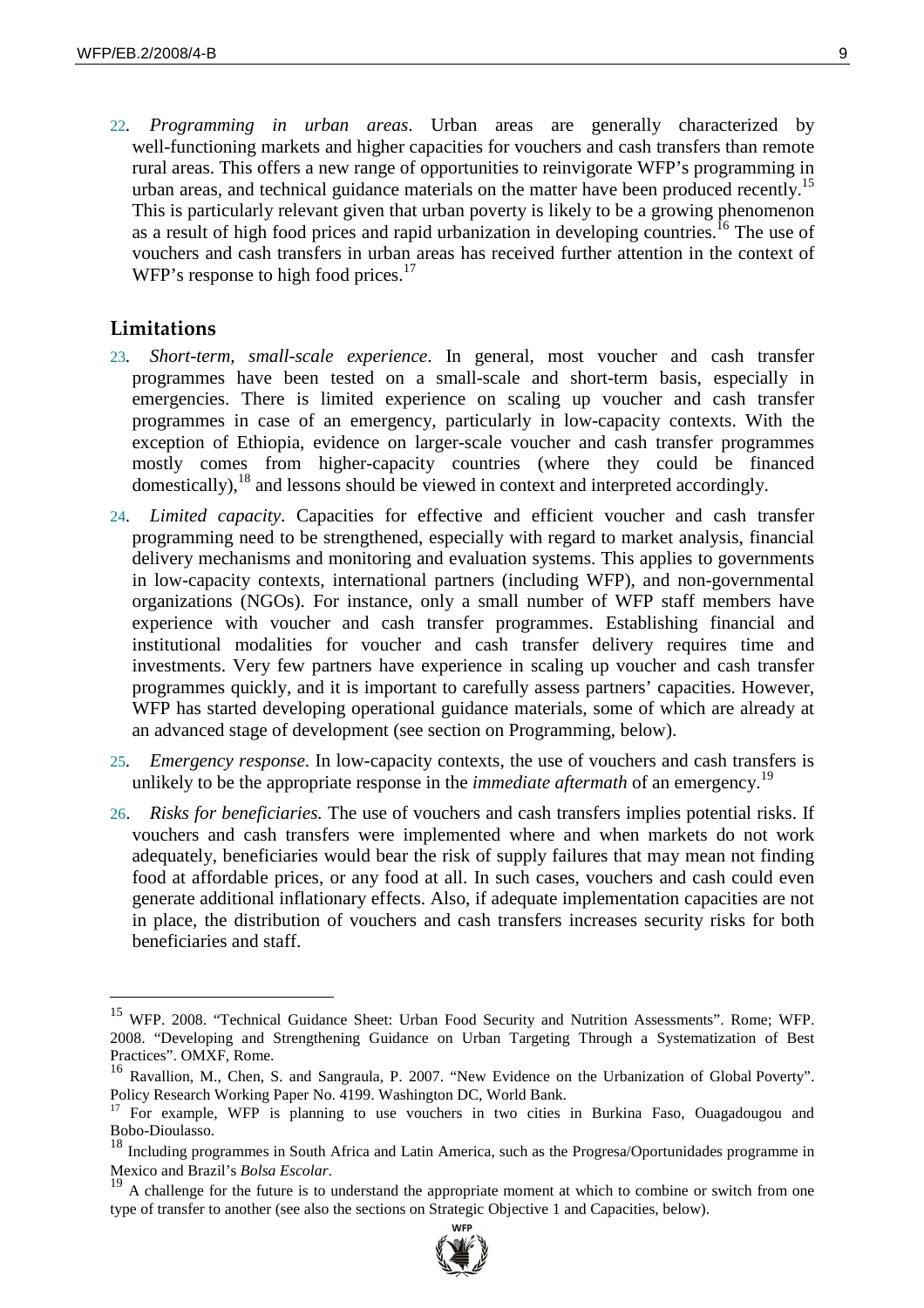27*. Corruption*. A wider use of vouchers and cash transfers may increase the risk of fraud and corruption. However, such risks hinge on the level of transparency in reporting, and in financial and accounting procedures, rather than on the type of transfers per se. Risks could be minimized by using innovative delivery mechanisms, and by partnering with experienced institutions and organizations.<sup>20</sup>

#### **Comparative Advantages**

- 28. The opportunities and limitations outlined above suggest that WFP's seven key comparative advantages in the use of vouchers and cash transfers can be summarized as:
	- $\triangleright$  unparalleled field presence, outreach and capacity to implement large-scale programmes, particularly in remote and risky environments;
	- $\triangleright$  extensive experience working with partners, including governments, United Nations agencies, and a large number of NGOs (currently more than 2,800), the majority of which are national NGOs and community-based organizations;
	- $\triangleright$  comprehensive analytical capacity with regards to vulnerability, needs and market assessments at the national, regional, community and household levels;
	- $\triangleright$  the capacity to identify the appropriateness and feasibility of voucher and cash transfer programmes in both lower- and higher-capacity contexts;
	- $\triangleright$  significant synergies with the existing WFP programming platform for assessment, design, implementation and evaluation of food transfer programmes;
	- $\triangleright$  multi-year and ongoing practical implementation experience with vouchers and cash transfers; and
	- $\triangleright$  the potential to consistently provide vouchers, cash and food transfer programmes according to local circumstances, and to flexibly switch their use as circumstances change over time.
- 29. Such strengths make WFP particularly well-positioned for a gradually wider use of vouchers and cash transfers as appropriate, both as complements and alternatives to food transfer programmes, in order to pursue its five Strategic Objectives in the most effective, efficient and sustainable manner.

#### **POLICY FRAMEWORK**

30. This section provides a framework for the use of vouchers and cash transfers in WFP's operations, identifies partnership options and sets out the linkages with each Strategic Objective.

<sup>&</sup>lt;sup>20</sup> WFP recently issued new procedures and guidelines on the accounting and reporting of transactions when implementing partners distribute cash rather than food to beneficiaries (WFP. 2008. "Accounting Procedures on the Use of Cash Transfers to Beneficiaries in WFP Operations". Finance Procedures No.FP2008/005. Rome). See also footnote 12.

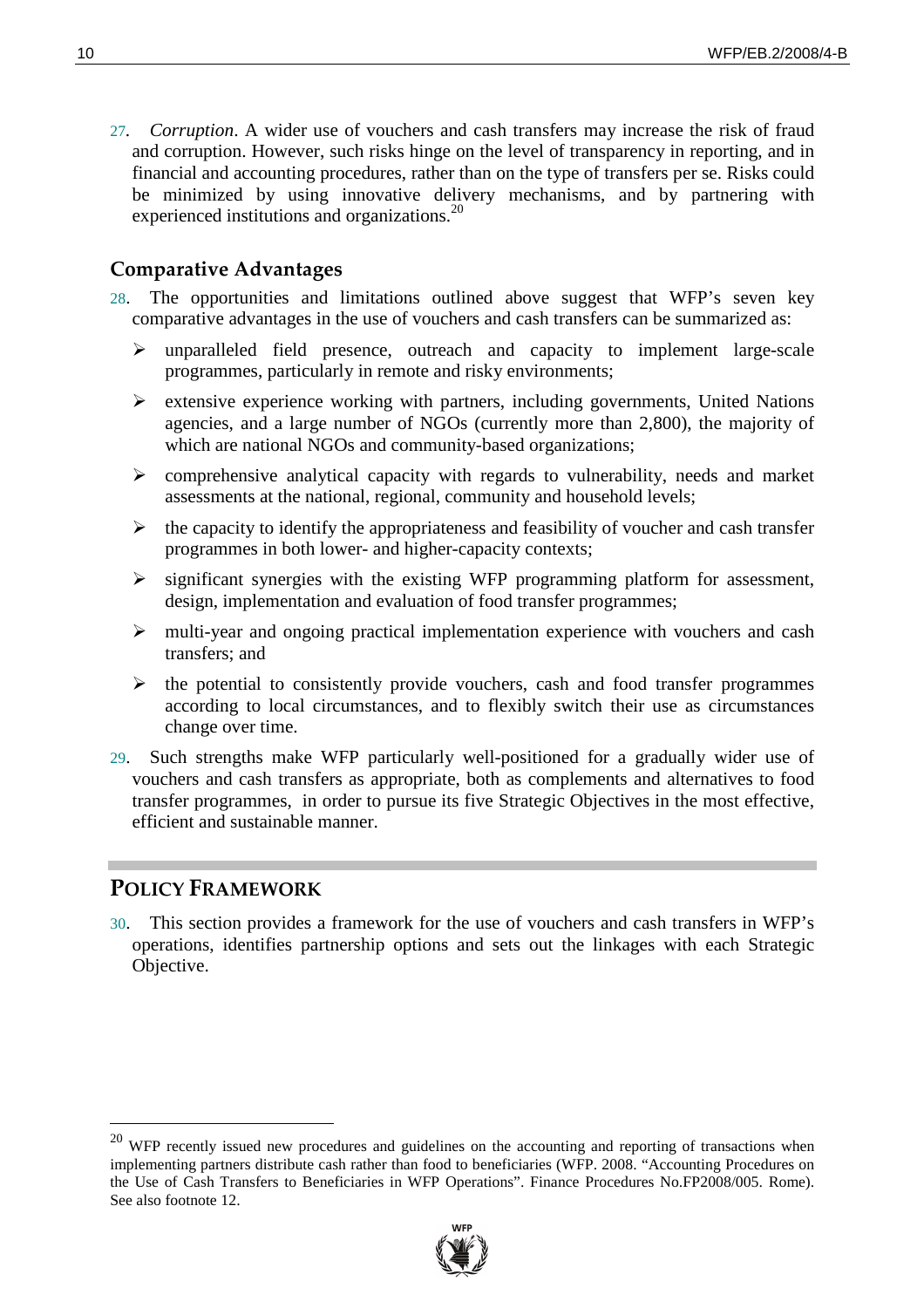#### $\bf{O}$ verarching Approach

- 31. This is the first WFP policy document to explicitly regulate the use of vouchers and cash transfers. But a number of other policies have, over the years, gradually laid the foundations for a corporate policy on the matter: a long process of internal policy incubation has generated the approach laid out in this document.
- 32. WFP's policy papers on enabling development (1999), gender (2002), urban food insecurity (2002), livelihoods in emergencies (2003), strengthening emergency needs assessments (2004), safety nets (2004), transition from relief to development (2004), economic analysis (2006), food procurement (2006) and disaster preparedness and mitigation (2007) all contributed to shaping WFP's approach to vouchers and cash transfers as laid out in this document.
- 33. WFP's proposed policy on vouchers and cash transfers is context-specific and evidence-based. Often, the appropriateness of a particular transfer (that is, whether to use vouchers, cash transfers, food transfers or combinations thereof) cannot be predetermined and should consider a number of factors, including programme objectives, market functioning, implementation capacities, cost efficiency and beneficiary preferences.<sup>21</sup> Such factors should be continuously assessed, monitored and evaluated in order to institutionalize lessons learned and translate them into future programming improvements.
- 34*. Programme objectives*. Beneficiaries are often in the best position to know what their most urgent and important needs are.<sup>22</sup> Allowing them to make their own choices empowers beneficiaries and is an important comparative advantage of cash transfers, and to some extent of a value-based vouchers programme. However, the effectiveness of a given intervention should be evaluated against the objectives it pursues. There are a variety of legitimate needs that households could meet with cash (including purchase of agricultural inputs, repayment of loans and restocking of livestock) that could, however, jeopardize specific nutrition-related objectives.<sup>23</sup>
- 35*. Markets*. In an increasingly globalized world, food-insecure people often lack financial resources to purchase commodities that are readily available and supplied by the commercial sector, and sometimes also by governments. In general, markets are driven by commercial considerations that do not necessarily match humanitarian needs, responding instead to demand and profit incentives. In such contexts, vouchers and cash transfers provide beneficiaries with the purchasing power to access food commodities, and hence let them participate as consumers and express their choices in existing markets.<sup>24</sup>
- 36. Conversely, in situations of poorly functioning markets, vouchers and cash transfers may not be the appropriate instruments for providing access to food, due to structural constraints or temporary disruptions in the food supply system. In such situations, vouchers and cash transfers would likely have beneficiaries bear the risk of supply failures and may generate or exacerbate inflationary effects. Therefore, the provision of food transfers

<sup>&</sup>lt;sup>24</sup> However, the concept of "functioning" markets should also be treated with caution. Sometimes, even in contexts of available food and markets that work well, traders may deliberately enact speculative practices to increase profits (e.g. through strategic storage or delay in food delivery). In the case of vouchers, the establishment of contractual agreements with beneficiaries' counterparts (retailers) can limit such practices.



<sup>&</sup>lt;sup>21</sup> Gentilini, U. 2007. "Cash and Food Transfers: A Primer". WFP Occasional Paper No.18, Rome.

<sup>&</sup>lt;sup>22</sup> Yet, sometimes women beneficiaries may not be aware of weaning practices or correct dietary diversity during pregnancy and nursing. This calls for linking the provision of transfers with training designed to increase knowledge and awareness on such issues as part of integrated nutritional programmes.

<sup>&</sup>lt;sup>23</sup> Rogers, B. and Coates, J. 2002. "Food-Based Safety Nets and Related Programs". Food Policy and Applied Nutrition Discussion Paper No. 12. Medford, MA, Tufts University.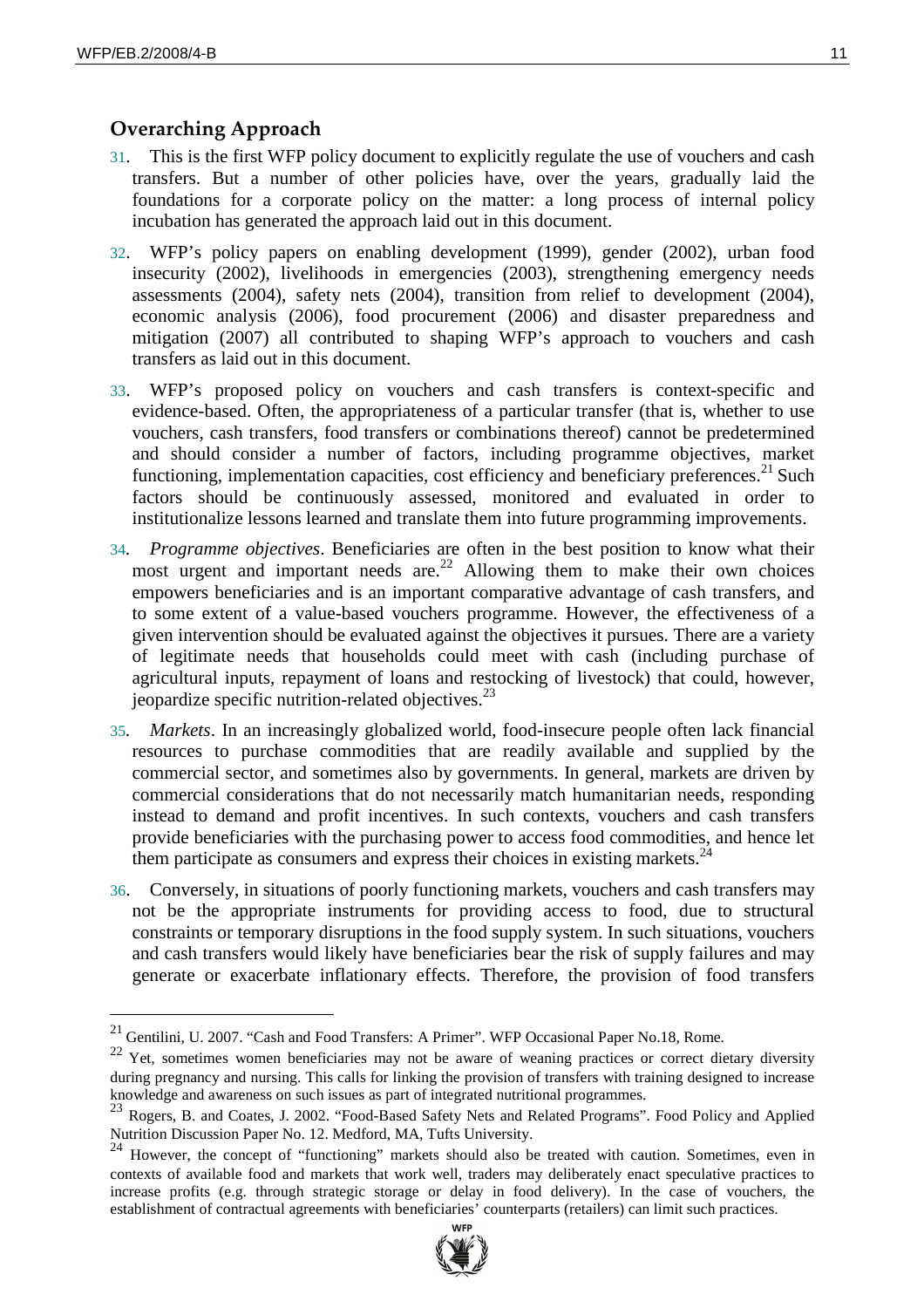would be a more appropriate response in contexts of poorly functioning markets.<sup>25</sup> Understanding the capacity, potential and limitations of markets is of utmost importance for selection of the appropriate response.<sup>26</sup>

- 37*. Implementation capacity*. Adequate and accessible financial partner institutions and appropriate monitoring, reporting and control systems are essential for effective and efficient voucher and cash transfer programming. Such conditions are not always present in the most food-insecure, unstable or marginalized contexts.
- 38*. Cost efficiency*. The implementation of vouchers and cash is generally more cost-efficient than food transfers when markets work well and implementation capacities are adequately developed. When those conditions are not in place, vouchers and cash transfers may be ineffective and inefficient as compared to food transfer programmes, as shown for example by recent emergency projects in Malawi and Zambia.<sup>27</sup> Care needs to be taken when making cost comparisons to ensure that all costs, including those associated with set-up, monitoring and administration, are taken into account.
- 39*. Beneficiary preference*. The use of participatory approaches is a crucial feature of WFP's programming, and is essential to ensuring the empowerment and involvement of communities for the design, implementation and monitoring of programmes. While it is difficult to generalize people's preferences for certain transfers, some general patterns can be discerned. The preference for cash, vouchers or food transfers tends to vary by location, season and/or gender. Households living far from markets tend to prefer food transfers, while those living close to markets prefer vouchers and cash transfers. There are indications that people prefer food transfers during the lean season due to higher food prices, while cash is often preferred around the harvest period. Gender also matters, as women often tend to prefer vouchers and food transfers, which they are more likely to control, while men often prefer cash transfers. $^{28}$
- 40. *Gender.* Indeed, gender considerations need to be carefully considered in vouchers and cash transfer programming. Those transfers could be important tools to empower women and contribute to gender mainstreaming, in line with the Enhanced Commitments to Women. Lessons from experience in several countries show that empowering women is critical for improving household food and nutrition security, and that the impact of vouchers and cash transfers could be enhanced by considering gender issues in programme  $design.<sup>29</sup>$

<sup>29</sup> Slater, R. and Mphale, M. 2008. "Cash Transfers, Gender and Generational Relations: Evidence from a Pilot Project in Lesotho". Overseas Development Institute. London; Schady, N. and Rosero, J. 2007. "Are Cash Transfers Made to Women Spent Like Other Sources of Income?" World Bank, Policy Research Working Paper No. 4282. Washington DC.



 $^{25}$  It should not be assumed, however, that food transfers are always supplied regularly and effectively; pipeline breaks sometimes hinder the timely supply of food transfers to beneficiaries.

<sup>26</sup> See, for example, WFP. 2007. "Malawi Assessment of Appropriateness and Feasibility of Cash Response Options". Rome.

<sup>27</sup> Harvey, P. and Savage, K. 2006. "No Small Change. Oxfam GB Malawi and Zambia Emergency Cash-Transfer Programme: A Synthesis of Key Learning". London, ODI.

<sup>28</sup> Devereux, S. 2006. "Cash Transfers and Social Protection". Paper presented at the Southern Africa Poverty Review Network (SAPRN) Regional Workshop on Cash Transfer Activities in Southern Africa, 9-10 October 2006, Johannesburg.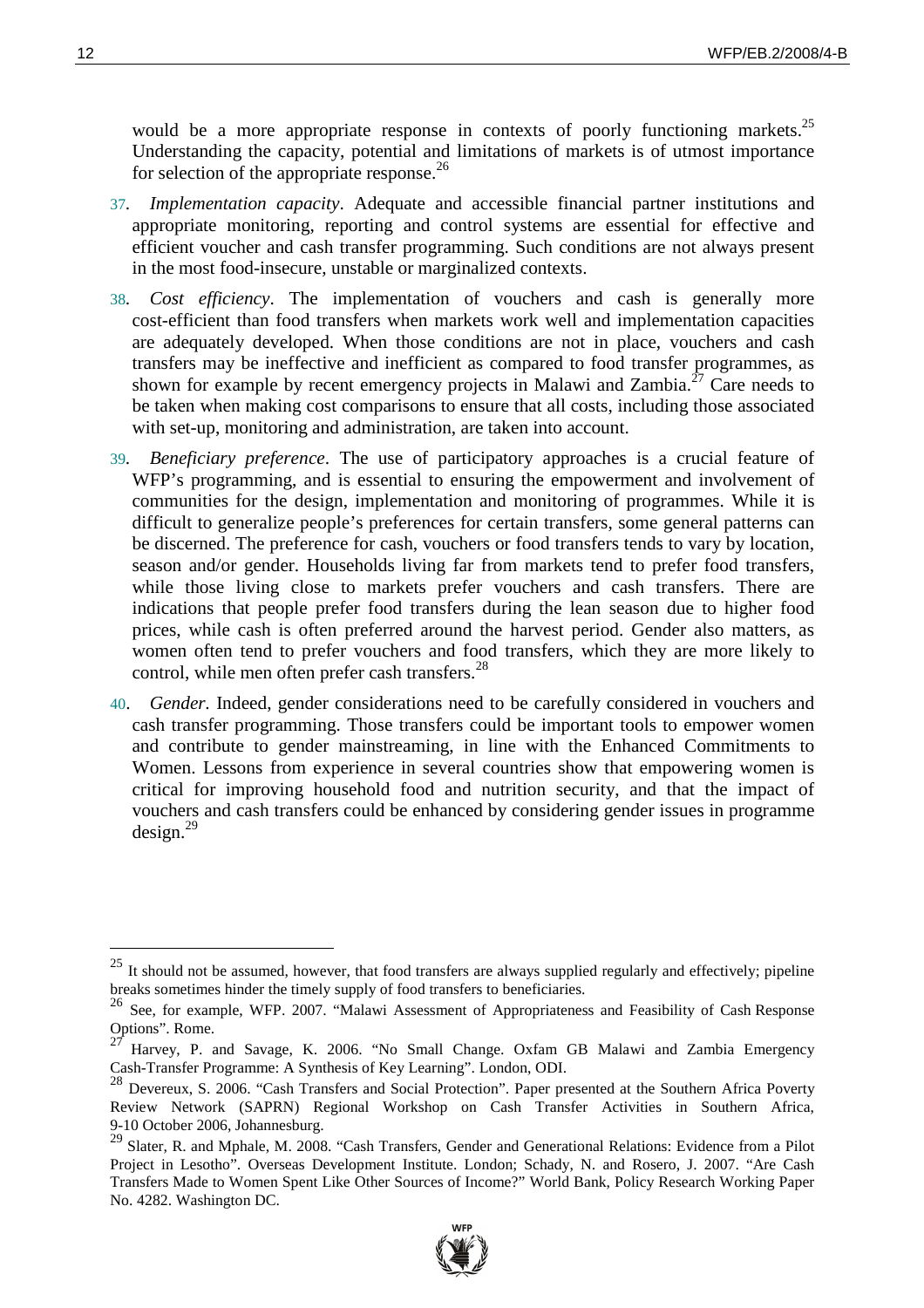| 41. Based on all these factors, Table 2 presents a summary of pros and cons of commodity- |  |  |
|-------------------------------------------------------------------------------------------|--|--|
| based vouchers, value-based vouchers and cash transfers.                                  |  |  |

| TABLE 2: PROS AND CONS OF VOUCHERS AND CASH TRANSFERS |                                                                                                 |                                                                                                                              |  |
|-------------------------------------------------------|-------------------------------------------------------------------------------------------------|------------------------------------------------------------------------------------------------------------------------------|--|
| <b>Instrument</b>                                     | <b>Pros</b>                                                                                     | Cons                                                                                                                         |  |
| Vouchers<br>(commodity-<br>based)                     | Designed for food security and nutrition-<br>related objectives                                 | Require working markets and<br>financial capacities                                                                          |  |
|                                                       | Shield beneficiaries from inflation                                                             | Expose beneficiaries to risk of                                                                                              |  |
|                                                       | Expand local food markets (including through<br>contractual agreements with suppliers)          | supply failures (availability of food<br>on the market is a prerequisite)                                                    |  |
|                                                       | Allow verifiable information on household<br>expenditures (data from retailer, presence of      | Involve process for supplier<br>selection                                                                                    |  |
|                                                       | serial number on coupons)                                                                       | Provide limited choice for<br>beneficiaries                                                                                  |  |
| Vouchers<br>(value-based)                             | Designed for food security and nutrition-<br>related objectives                                 | Require working markets and<br>financial capacities                                                                          |  |
|                                                       | Provide choice to beneficiaries (although<br>restricted to goods in selected shops)             | Expose beneficiaries to risk of<br>supply failures (availability of food                                                     |  |
|                                                       | Expand local food markets (including through<br>contractual agreements with suppliers)          | on the market is a prerequisite)                                                                                             |  |
|                                                       | Allow verifiable information on household                                                       | Involve process for supplier<br>selection                                                                                    |  |
|                                                       | expenditures (data from retailer, presence of<br>serial number on coupons)                      | Are eroded by inflation                                                                                                      |  |
| Cash transfers                                        | Provide full choice to beneficiaries (on<br>where, what and when to buy)                        | Require working markets and<br>financial capacities                                                                          |  |
|                                                       | Expand local food markets (but no<br>contractual agreement with suppliers)                      | Expose beneficiaries to risk of<br>supply failures (availability of food                                                     |  |
|                                                       | Do not involve a process for supplier<br>selection<br>Are highly cost-efficient in delivery and | on the market is a prerequisite)<br>Compromise food security and                                                             |  |
|                                                       |                                                                                                 | nutrition-related objectives                                                                                                 |  |
|                                                       | distribution                                                                                    | Provide less-verifiable information<br>on household expenditures (no<br>coupons and contractual<br>involvement of retailers) |  |
|                                                       |                                                                                                 | Are eroded by inflation                                                                                                      |  |

### **Linkages with Strategic Objectives**

- 42. The use of vouchers and cash transfers is fully in line with WFP's strategic principles, especially fostering evidence-based innovations and promoting demand-driven approaches.30 In principle, vouchers and cash transfers could be used in the context of all five Strategic Objectives, although their relevance across objectives vary considerably.
- $\Rightarrow$  Strategic Objective 1: Save lives and protect livelihoods in emergencies
- 43. Ensuring that beneficiaries have immediate access to food is the most critical challenge in times of crises. Emergency needs assessments should inform the most appropriate way to meet that challenge.
- 44. Natural disasters tend to hit the poorest and most vulnerable countries more frequently and severely. In such cases, markets are often too weak, volatile and disrupted to supply

<sup>30</sup> See "WFP Strategic Plan (2008–2011)" (WFP/EB.A/2008/5-A/1/Rev.1)

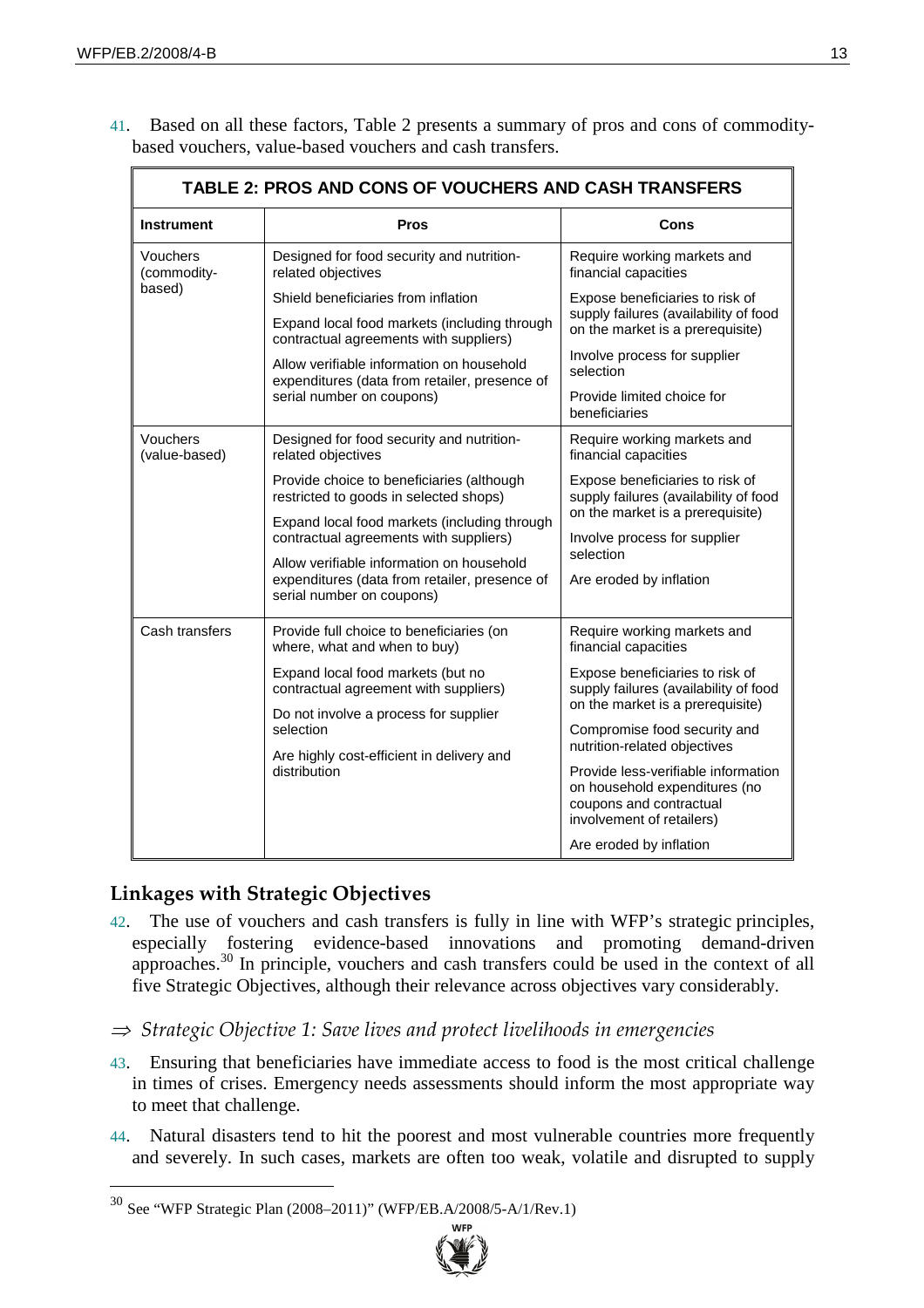commodities regularly, affordably and safely, in the immediate aftermath of the shock. In such circumstances, the provision of general and targeted food commodities tends to be the most effective instrument to save lives. Food transfer programmes can be scaled up quickly even in low-capacity and insecure contexts, reaching people at risk of death and starvation even in contexts of poorly functioning markets.

- 45. The use of vouchers and cash transfers could be considered in contexts where markets and implementation capacities have not been affected by natural disasters,<sup>31</sup> or in later stages of an emergency, if and when markets have recovered and implementation capacities are in place, and in conjunction with food transfer programmes whenever possible. Needs, markets and capacities should be continuously monitored and assessed to inform the combination of transfers, or a switch from one form to another.
- 46. In the case of complex emergencies, such as in Darfur or Somalia, security risks for both beneficiaries and staff pose significant limits to the use of vouchers and cash transfers, especially when implemented on a large scale. In such environments, the use of vouchers and cash should be considered only once appropriate markets and implementation conditions are ensured and security is re-established.<sup>3</sup>
- $\Rightarrow$  Strategic Objective 2: Prevent acute hunger and invest in disaster preparedness and mitigation measures
- 47. In certain contexts, disasters are to some extent recurrent and predictable, offering the opportunity to link responses to one disaster with measures to prevent the occurrence and mitigate the impact of the next one. That window of opportunity has provided for the surge of a new generation of social protection strategies in developing countries, which include both risk insurance instruments and transfers in the form of food, cash and vouchers.
- 48. Social protection strategies are designed to reduce levels of risks and vulnerabilities, encourage the preservation of assets and build pathways out of poverty by providing more predictable and multi-year support to people in need, as opposed to short-term relief.<sup>33</sup> Such support includes the longer-term takeover of programmes by national capacities and hand-over of processes to governments.<sup>34</sup>
- 49. Most of the social protection programmes in higher-capacity countries<sup>35</sup> are largely voucher and cash-based. Those instruments can be used to reduce households' exposure to risks and support them to better manage risks, including those of climate change, through

<sup>&</sup>lt;sup>35</sup> National capacities are here generally defined as the institutional, financial and technical ability of a country to adequately provide assistance to people in need.



<sup>&</sup>lt;sup>31</sup> The response to the Indian Ocean tsunami provided valuable experience in working with cash transfers assistance because the disaster itself "… did not destroy nearby markets and production infrastructure" (Maxwell, D. 2007. Global Factors Shaping the Future of Food Aid: the Implications for WFP. *Disasters,*  $31(S1)$ :  $25-39$ , p. 31). However, the very unique nature of such an emergency calls for caution in generalizing those lessons to all emergencies, as they usually deeply affect markets and infrastructures.

<sup>&</sup>lt;sup>32</sup> The French NGO *Action Contre la Faim* (ACF) piloted small-scale voucher programmes in Darfur in 2007/08. Those programmes were conceived as complements to WFP food transfers and covered milling costs incurred by beneficiaries (ACF. 2007. "Impact Analysis of the Vouchers for Milling Programme in South and North Darfur". Paris). WFP is exploring the appropriateness and feasibility of using milling vouchers in Darfur where adequate security, food markets and implementation capacities can be ensured.

<sup>33</sup> Countries include, for example, Ethiopia, Kenya, Malawi and Zambia. See also Devereux, S. and Sabates-Wheeler, R., eds. 2007. Debating Social Protection. *Institute of Development Studies* (*IDS) Bulletin,*  $38(3): 1-7.$ 

<sup>&</sup>lt;sup>34</sup> The effectiveness of social protection strategies, however, depends on national capacities, flexibility in addressing emergencies and linkages with other food security programmes.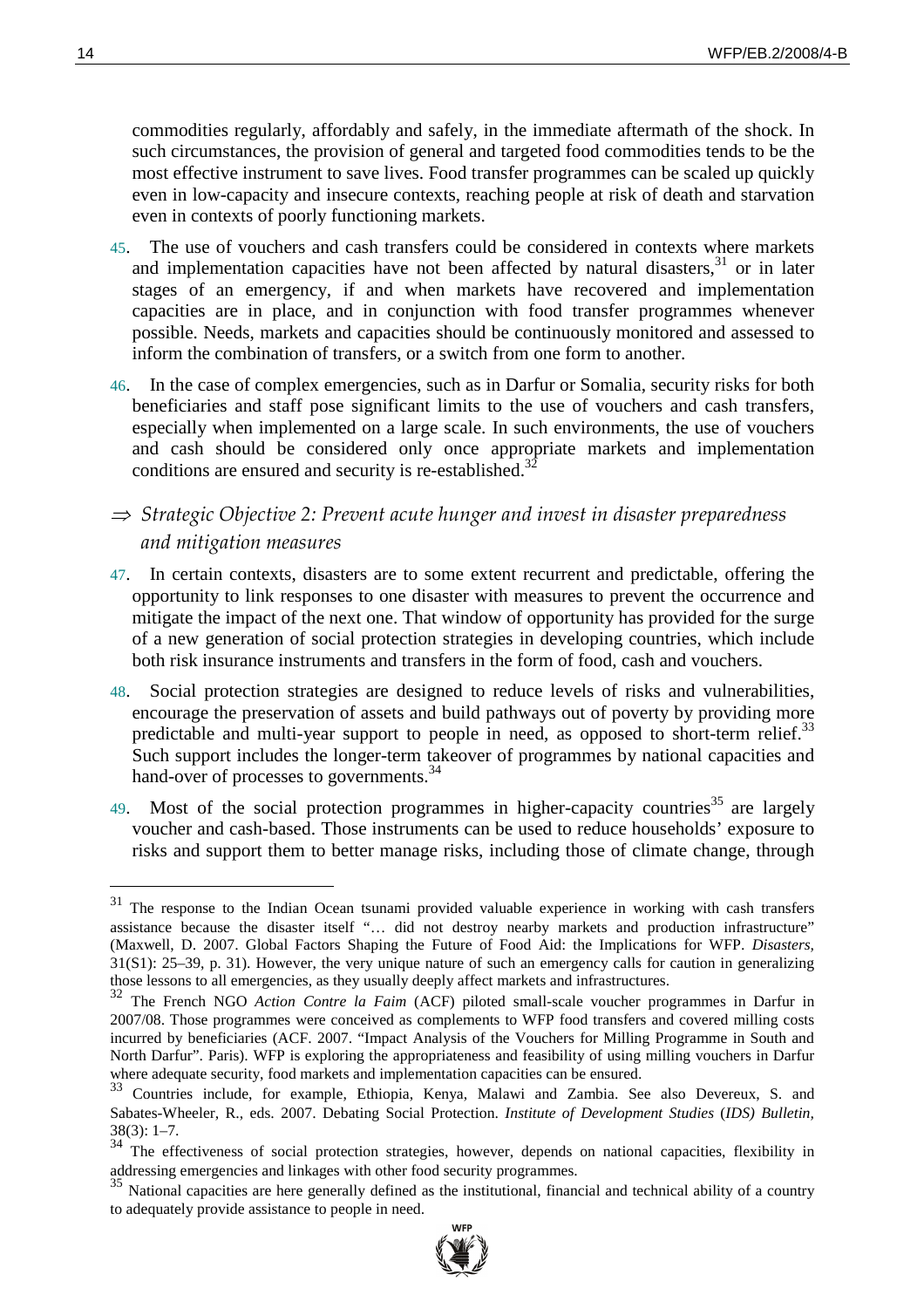such strategies as asset creation and livelihood diversification. Vouchers and cash transfers can also be integrated into insurance schemes, including those that address weather-based risk  $36$ 

## $\Rightarrow$  Strategic Objective 3: Restore and rebuild lives and livelihoods in post-conflict, post-disaster or transition situations

- 50. Not all emergencies are predictable, nor are all emergencies likely to be followed by another one. In general, assistance in post-emergency and transition situations is targeted, innovative and aims to support development. Appropriate use of vouchers and cash transfers in recovery and transition contexts can help reactivate socio-economic relationships at the local level, enable people to invest in livelihood opportunities and support the resumed functioning of markets.
- 51. In post-conflict situations, fragile security and instability limit the scope of using cash transfers. Targeted vouchers could be used in contexts where services have been reactivated, such as in urban areas. The use of vouchers and cash transfers can also be considered to favour the re-establishment of refugees' livelihoods, as long as conditions in the areas of return or relocation allow for proper implementation.
- 52. Recovery situations offer the opportunity to tailor programmes more directly to the causes of food insecurity. For example, many small farmers in eastern and southern Africa depend on degraded lands in marginalized environments. WFP's experience shows that technical partnerships are a key ingredient for improving farmers' livelihoods through high-quality natural resource management programmes.<sup>37</sup> Such initiatives could be further supported with the use of vouchers and cash transfers as a component of asset-creation programmes, as long as food markets and capacities are in place.<sup>38</sup>

#### $\Rightarrow$  Strategic Objective 4: Reduce chronic hunger and undernutrition

- 53. Experiences from higher-capacity contexts show that cash transfers linked to the attendance of health centres and schools (conditional cash transfers) have helped reduce long-term undernutrition and improve various indicators of human development.<sup>39</sup> Evaluations, however, show that the implementation of conditional cash transfers requires high administrative capacities, which for the moment has limited their implementation in lower-capacity countries.<sup>40</sup> In the latter contexts, cash transfers have often been provided unconditionally, that is, in isolation from the provision of other services. In other words, in some low-capacity contexts cash has been simply handed out to needy people.
- 54. Evidence from the use by households of unconditional cash transfers shows an increase in expenditures for food and in some cases a diversification in diets, although impact on long-term nutrition is very limited. Vouchers and food transfer programmes have been shown to be more effective than unconditional cash transfers in pursuing specific

<sup>40</sup> Schubert, B. and Slater, R. 2006. Social Cash Transfers in Low-Income African Countries: Conditional or Unconditional? *Development Policy Review*, 24(5): 571–578.



<sup>&</sup>lt;sup>36</sup> This could include pay-outs in the form of vouchers or cash transfers from risk insurance schemes.

<sup>&</sup>lt;sup>37</sup> WFP. 2003. "Evaluation of Managing Environmental Resources to Enable Transitions to More Sustainable Livelihoods (MERET)". Addis Ababa.

<sup>38</sup> For instance, WFP's guidelines for public and community works recommend the use of cash wages in combination with food wages whenever possible and appropriate (*WFP Programme Guidance Manual*, 2002, revised 2004).

<sup>&</sup>lt;sup>39</sup> Sridhar, D. and Duffield, A. 2006. "A Review of the Impact of Cash Transfer Programmes on Child Nutritional Status and Some Implications for Save the Children UK". London, Save the Children UK.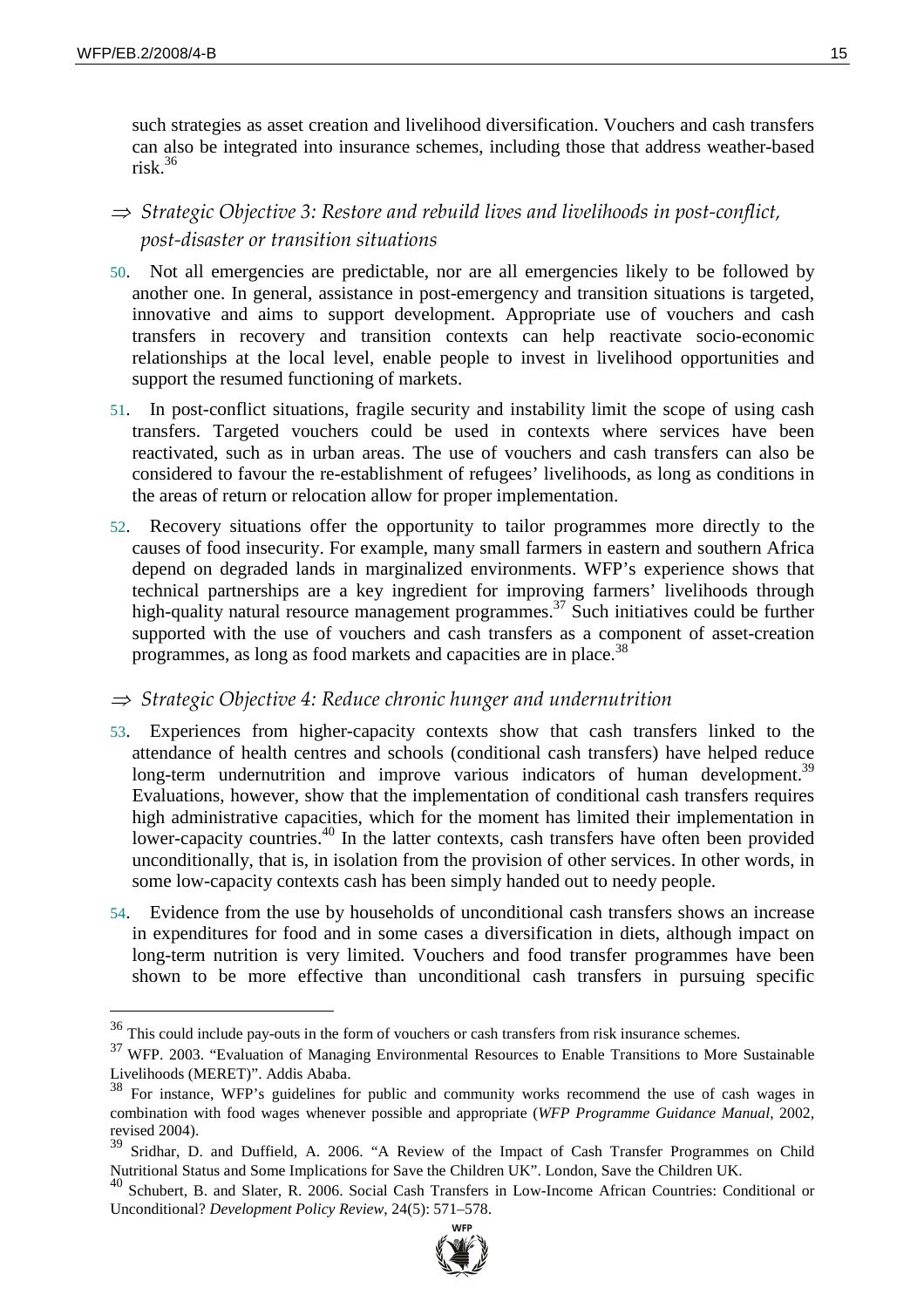nutritional objectives.<sup>41</sup> One possible reason for such findings is the greater control that women generally have over food and vouchers as opposed to cash resources, leading to higher nutritional effects at the household level; and cash may have been used for meeting needs that are not related to nutrition. Moreover, food transfer programmes provide high-quality and fortified foods, which may not be readily available through markets.

- 55. These considerations suggest that the provision of unconditional cash transfers in low-capacity contexts should be considered a less effective nutritional intervention than food transfer and vouchers. Part of the reason relates to the inherent justification for providing cash (i.e. providing choice – hence, expectations that it be used solely for nutrition may not be fully justified), while another part are more substantive, as argued in this document's section on "Overarching Approach".
- 56. As part of school feeding programmes, take-home rations are often provided as an incentive for households to send children to school. Such rations directly support the household, as opposed to on-site feeding programmes, which reach children directly. The use of vouchers and cash transfers could be considered as tools to provide incentives to food-insecure households to increase children school attendance, should markets and capacities be in place for appropriate implementation.<sup>42</sup>
- $\Rightarrow$  Strategic Objective 5: Strengthen the capacities of countries to reduce hunger, including through hand-over strategies and local purchase
- 57. National capacities to address hunger and vulnerability represent a major factor in shaping WFP's overall approach and toolbox composition in a given context and at a given time. As national capacities increase, markets and food systems usually also perform better, and the balance between assistance in food and in cash could shift towards the latter.<sup>43</sup> The purchasing power created by vouchers and cash might also support the sustainable development of markets, enhance access of farmers to them and increase income-generating possibilities for low-income farmers and the local economy. Indeed, activities related to vouchers and cash transfers (such as market analysis) could be used to strengthen countries' capacities and foster linkages with WFP programmes such as local procurement of food.
- 58. This suggests that hand-over to governments of WFP programmes in those contexts could be favoured by the use of vouchers and cash transfers, especially as part of national social protection systems. However, the stage of development of those systems varies considerably from one context to another, offering opportunities for WFP to support governments in contexts where capacities are lower. When national capacities grow, more and different types of partnerships are available and the need for operational assistance decreases, offering opportunities to tailor WFP's toolbox differently (for example through more technical support and policy advice as opposed to operational implementation).

WFP. 2004. "WFP and Food-Based Safety Nets: Concepts, Experiences and Future Programming Opportunities" (WFP/EB.3/2004/4-A).



<sup>41</sup> Barrett, C. 2002. "Food Security and Food Assistance Programs". *In* B. Gardner and G. Rausser, eds. *Handbook of Agricultural Economics*. Amsterdam, Elsevier.

<sup>&</sup>lt;sup>42</sup> Adato, M. and Bassett, L. 2007. "What is the Potential of Cash Transfers to Strengthen Families Affected by HIV and AIDS? A Review of the Evidence on Impacts and Key Policy Debates". Washington DC, IFPRI  $(p. 124).$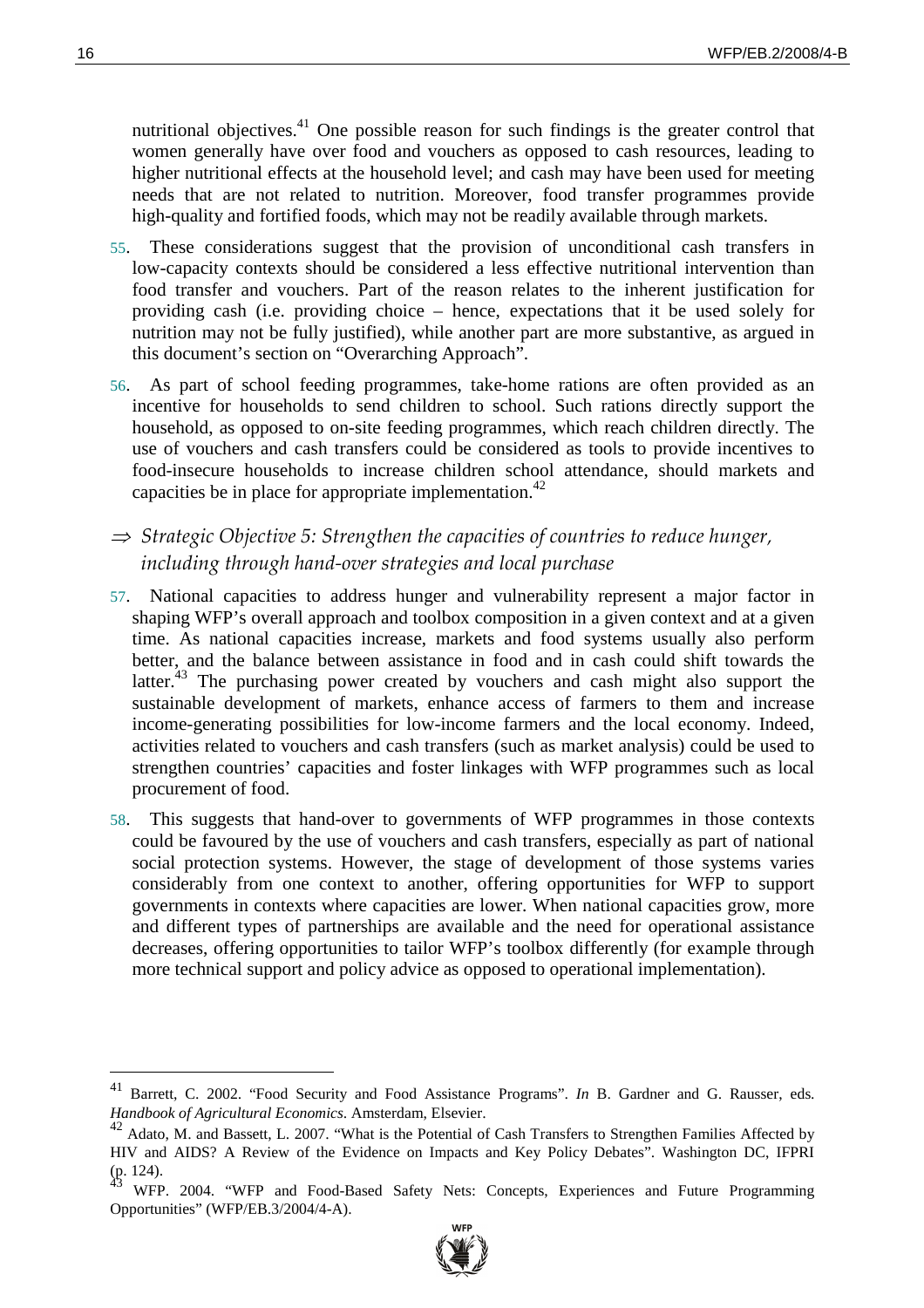## **IMPLICATIONS**

59. A wider use of vouchers and cash transfers has implications in terms of programme design, capacities and partnerships. Here we identify key issues to *gradually* engage more widely in voucher and cash transfer programming.

#### Programming

- 60*. Develop guidance materials on vouchers and cash transfers*. Operational guidance materials are required to implement programmes effectively and efficiently. While some of the existing guidance could be adapted for voucher and cash transfer programming, specific manuals are required for their design, implementation and evaluation.<sup>44</sup>
- 61*. Linking assessments, programming and evaluation of vouchers and cash transfers*. Programming mechanisms should also be identified for ensuring that key findings on transfer appropriateness from both WFP ex-ante assessments and ex-post evaluations are translated into programme design improvements as appropriate. In this regard, initiatives are underway to strengthen WFP's capacity to better link assessments and programme responses.<sup>45</sup>
- 62*. Identify the appropriate context-specific transfer combination*. In some cases, combinations of vouchers, cash and food transfers are an appropriate intervention. Guidance is required on designing the optimal context-specific mix of transfers.
- 63*. Develop and update guidance on related topics*. The use of vouchers and cash transfers in some areas implies the update or development of guidance materials on related issues, including for example guidance on engagement in social protection strategies, programming in urban areas and public and community works.

#### **Capacities**

- 64*. Strengthen needs assessments in transition and development contexts*. The use of the most appropriate transfer, or combinations of transfers, should be based on sound needs assessments. WFP's significant efforts to increase its capacity to undertake needs assessments have been widely acknowledged. The use of vouchers and cash transfers is likely to be particularly relevant in transition and development contexts, and WFP assessments should analyse the feasibility and appropriateness of vouchers and cash in those situations. Needs assessments are nearly always conducted jointly with partners, including governments, NGOs and other United Nations agencies. Their experience and capacities are important inputs into the recommendations on response options.
- 65*. Strengthen market analysis capacities and the linkages with information systems on food procurement and contingency plans*. Understanding and assessing markets is of utmost importance for effective vouchers, cash and food transfer programming. The use of vouchers and cash transfers will require strengthening market analysis capacities to inform: i) the appropriateness and feasibility of such transfers; ii) the establishment of monitoring

 $45$  WFP. 2008. "Strengthening Decision-Making in Relief and Recovery: Improved Response Analysis Capacity". OMXF, Rome.



<sup>44</sup> Based on implementation experience, WFP has already produced operational guidance and procedures on the delivery of cash transfers to beneficiaries. This guidance addresses budgeting, partner selection, delivery procedures and reporting formats. Similar guidance for voucher programmes is currently under development (see WFP's "Guidance Note on the Delivery of Cash Transfers in Pilot Projects" (2008)).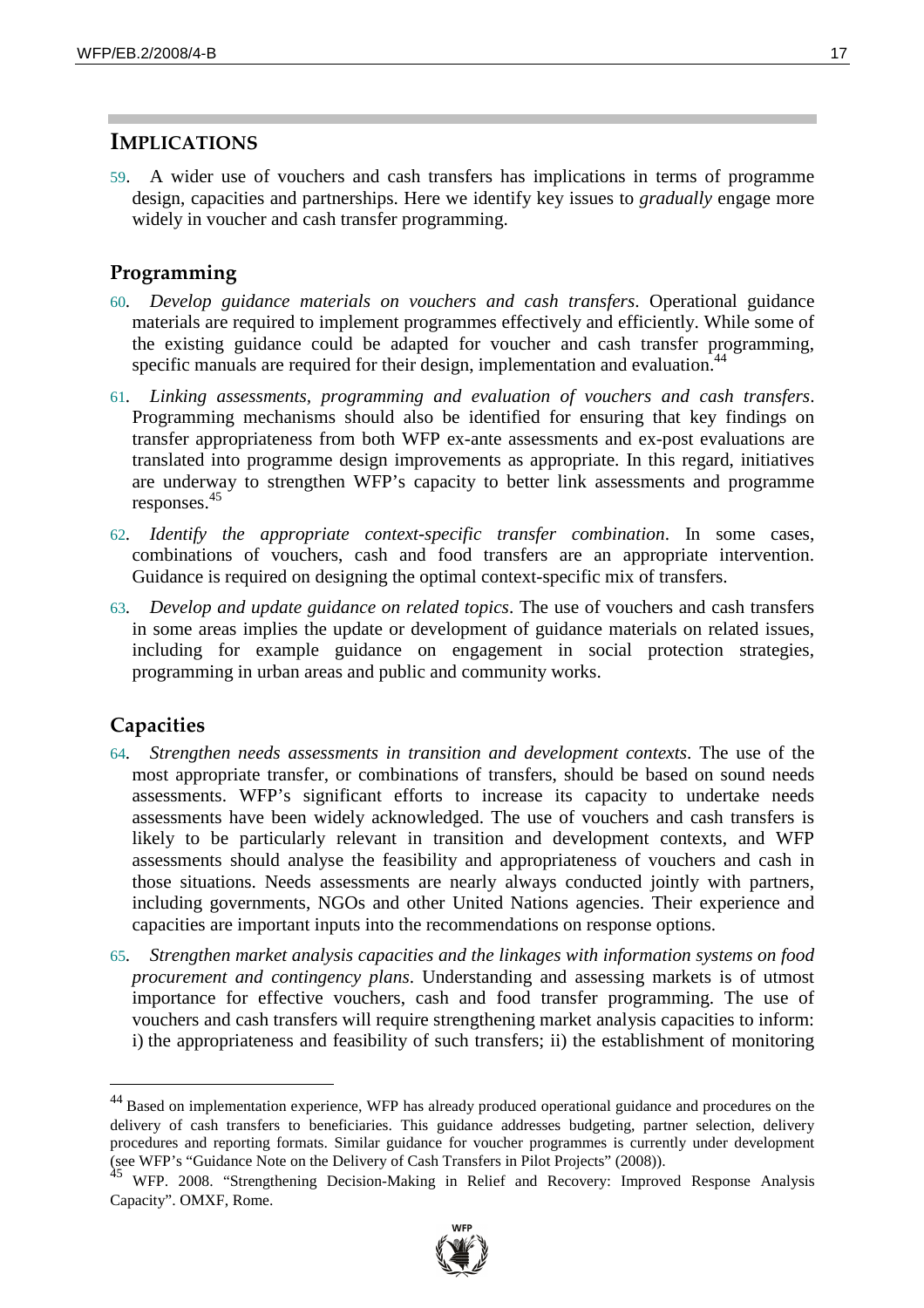and evaluation systems able to inform the appropriate response;<sup>46</sup> and iii) the design of contingency plans. Linkages should be ensured with market information used for food procurement from local farmers, especially for the design of voucher programmes.<sup>47</sup>

- 66*. Financial management*. Initial guidance has been developed on budget formulation, resource allocation and cost configuration in pilot projects. If vouchers and cash transfers become part of WFP's standard toolbox, financial procedures need to be developed in order to ensure full transparency, accountability, and security of transactions.
- 67*. Assessment of partner institutions*. WFP should enhance its ability to assess the capacity of financial institutions that will potentially participate in cash transfer programmes, directly or through NGOs. Likewise, the capacity of retailers for voucher programmes should be assessed and final selection made through transparent tender procedures.
- 68*. Expertise, trainings and secondments*. WFP should include among its standard job profiles experts with technical background in programming of vouchers and cash transfers. Moreover, economists and finance experts could conceivably make significant contributions at all stages of voucher and cash transfer programming. In the meantime, WFP staff would benefit from technical training and exchange of staff with relevant experience from governments (such as Brazil, Indonesia and Mexico), donors, international financial institutions (such as the World Bank), research institutes (such as the International Food Policy Research Institute and the United States Department of Agriculture's Economic Research Service), NGOs and the private sector.<sup>48</sup>

#### **Partnerships**

- 69. The implementation of vouchers and cash transfers through partnerships is a key ingredient for effective and efficient programming. As mentioned in previous sections, international experience in larger-scale programming is still limited, hence requiring careful assessments of capacities and possible risks. Integration with governments' vouchers and cash transfer systems should be done whenever possible and appropriate, often as part of national social protection and safety-net schemes.
- 70*. Governments*. Vouchers and cash transfers should be conceived and implemented in line with national priorities, strategies and policy processes. Governments are key partners in voucher and cash transfer programming, and should guide and be involved in the design, implementation and evaluation of programmes as appropriate. Given that most such programmes are run by governments, WFP could support and supplement those efforts to foster national ownership, build long-term constituencies for social protection, and facilitate hand-over strategies.

<sup>&</sup>lt;sup>48</sup> Some WFP staff members have attended capacity-building initiatives, including the World Bank core course on the design and implementation of effective safety nets; the training on designing and implementing social transfer programmes offered by the Economic Policy Research Institute; and Save the Children's training module on programming cash transfers.



<sup>&</sup>lt;sup>46</sup>Appropriate decision-making could be informed by, for example, price analysis. WFP regularly collects data on food prices at the sub-national level in several countries. In Afghanistan, WFP has gathered data on food prices on a monthly basis in major markets such as Kabul, Kandahar, Jalalabad, Herat, Mazar and Faizabad since 2000. In Malawi, WFP is designing a new combined cash and food transfer pilot that identifies price thresholds above which it becomes more cost-effective to deliver food rather than cash.

<sup>47</sup> Vouchers tend to be used at the "lower end" (or micro level) of the food supply chain, that is, at the retail level. Food procurement, on the other hand, involves mostly contracts with wholesalers and producers at the "upper end" (or macro/meso level).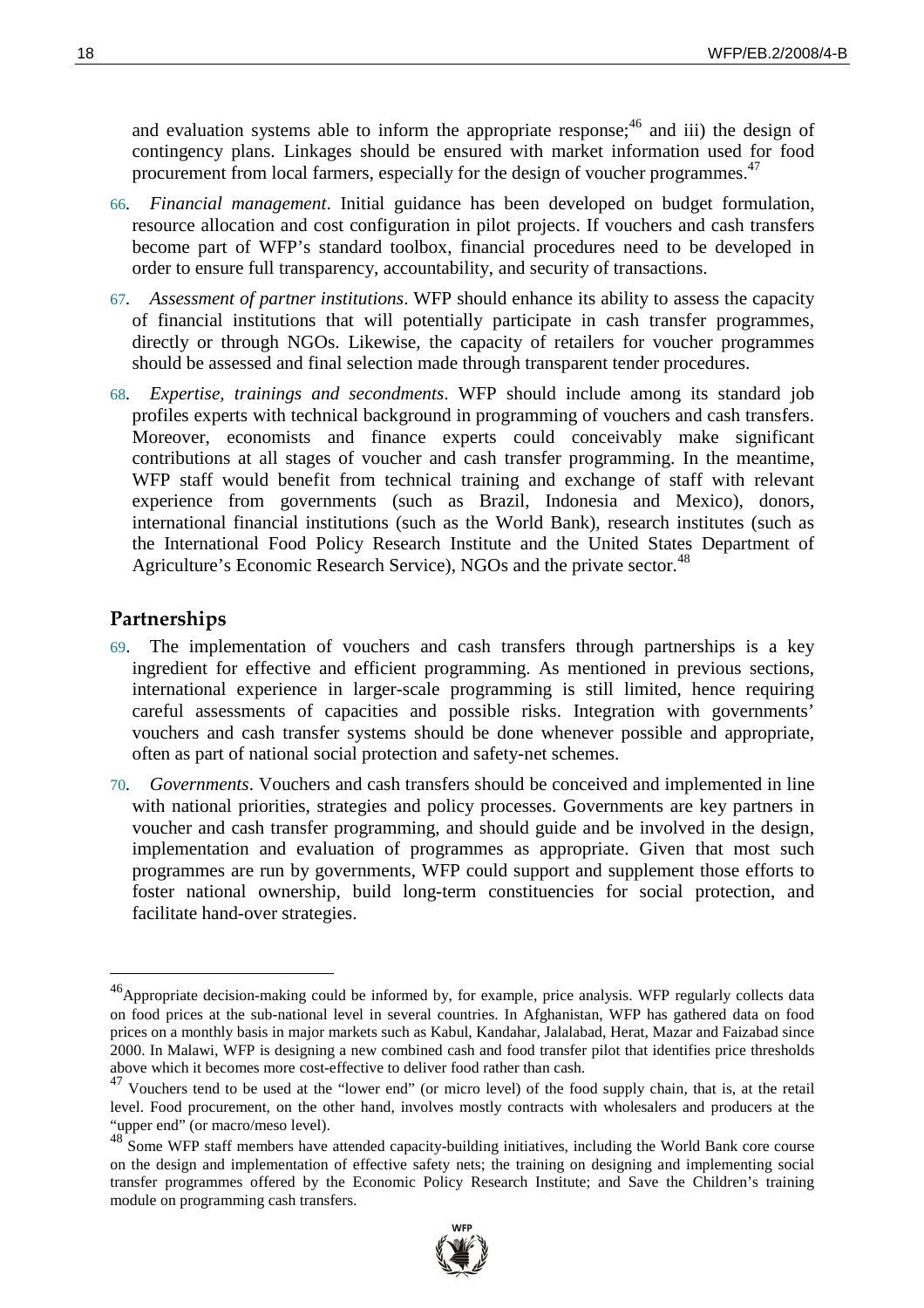- 71*. Donors*. In addition to their vital role in funding voucher and cash transfer programmes, donors could contribute to capacity-building initiatives and documenting best practices and lessons learned in voucher and cash transfer design, implementation and evaluation.
- 72*. United Nations system*. Partnerships with other United Nations agencies would include, for example, new collaborations with: the United Nations Children's Fund (UNICEF), which is exploring the use of unconditional cash transfers for the elderly, orphans and other vulnerable groups; the International Fund for Agricultural Development (IFAD), for linking WFP programming with microcredit projects; and the Food and Agriculture Organization of the United Nations (FAO), for fostering an integrated approach to small-farm development. New partnerships could be explored with the Office of the United Nations High Commissioner for Refugees (UNHCR), for the provision of vouchers and cash transfers to refugees.
- 73*. World Bank*. The use of vouchers and cash transfers could broaden the range of opportunities to work more with the World Bank. Potential areas of collaboration emerge, for example, in the context of education, social protection, market analysis, support for small farmers, vouchers in urban areas and conditional cash transfers.
- 74*. NGOs*. WFP's main partners would be NGOs with appropriate capacity to implement vouchers and cash transfers. In the case of cash transfer programmes, cash would be delivered to beneficiaries by NGOs through appropriate financial institutions and in line with WFP operational guidelines.
- 75*. Private sector*. New forms of partnership with financial institutions would be required for allowing retailers to redeem vouchers and deliver and distribute cash transfers to beneficiaries. In the case of vouchers, new partnerships with retailers would be necessary.